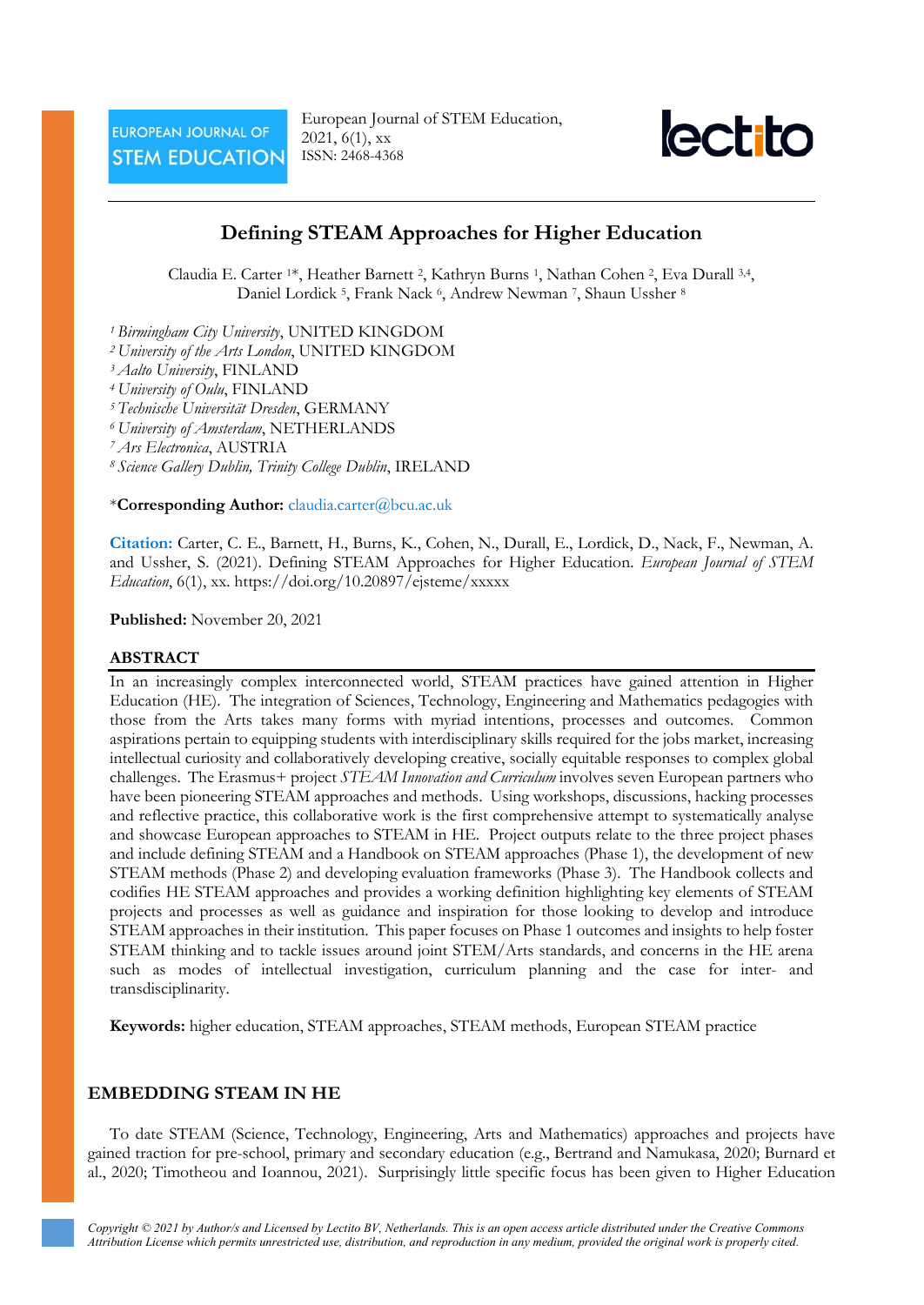(HE) applications in terms of potential diversity in opportunities, as well as attention to challenges and barriers (e.g., Kim et al., 2018). While there is a wide range of individual, institutional and national STEAM projects and perspectives, through our research connections and in the literature consulted, we, alongside others (e.g., Mejias et al., 2021), noticed a sparse coordinated effort to understand the ambiguities and tensions within the STEAM umbrella term, and what a shared understanding of STEAM in a HE context might, or should, encompass. For example, what are essential STEAM qualities for tertiary education, research and collaborations? What range of curricular and extra-curricular approaches and methods already exist? How well prepared and engaged are HE staff to embrace STEAM and what kind of training is, or should be, available for administrators, academics and senior management staff? How could we (better) monitor and evaluate STEAM activities in HE?

STEAM INC, an ERASMUS+ supported three-year project (2019-1-UK01-KA203-062032)[1,](#page-1-0) aims to address this gap. Its partners are universities and HE-related organisations across Europe that have pioneered or experimented with a range of STEAM approaches and developed specific STEAM methods for engaging and upskilling staff, students and external stakeholders. The drivers are the increasingly complex societal and environmental challenges as well as a necessity for transdisciplinary working. For the latter, recognising the diversity and power of embedding Arts in STEM subjects and for Arts-related subjects to foster closer alliances working with people grounded in the Natural and/or Social Sciences is key. An underlying assumption is that specialist and mono-disciplinary approaches are no longer sufficient for preparing students for the job market or for addressing the complexity of society's problems and needs (e.g., Anonymous, 2016; Segarra et al., 2018).

As a consequence, this may challenge existing identities of students, teachers and researchers in HE in relation to their 'home discipline', knowledge base and nurtured abilities. STEAM can open up and enable different spaces, skills and competencies to form; but this does not mean that artists have to become scientists and scientists need to become artists. It seems, however, a timely exercise to examine the following questions: 'What does a STEAM framework and/or university STEAM culture look like?' and 'How is it, or should it be, institutionalised in HE?'

This paper adopts a reflective practitioner approach to elicit the multiple interpretations, perspectives and nuances of university-level STEAM-working and projects. It details some of the learning and insights gained to date from engaging critically and with curiosity to identify common denominators and key principles that can become useful anchors for meaningful and effective future STEAM work in the HE sector. Rather than following a conventional paper structure of Literature Review, Methodology, Results and Discussion this article is a reflective narrative but includes all of the above elements. It draws on the STEAM INC project partners' experiences and perspectives as well as the wider literature as appropriate. The STEAM INC workplan is the basis for the methodology, to help structure the reflections and findings, focusing specifically on the first 18 months of the project.

Based on a thorough online search for 'STEAM+approaches+HE' material at the time of writing of the STEAM INC project proposal, this is the first comprehensive attempt to collect and codify European approaches to STEAM in Higher Education. As such, the work has been exploratory, is contestable and should not be considered conclusive or exhaustive. For this paper, we have identified work that shares similarities in aims, particularly work led by Laura Colucci-Gray as part of a project funded by the British Educational Research Association (BERA). This work critically discusses the multiple policy directions and cultural traditions of STEAM in educational practice highlighting the multi-layered experiences, limitations, possibilities and relational understandings of STEAM education (Colucci-Gray et al., 2017, 2019; Colucci-Gray, 2020). However, while very relevant to the tertiary education level, their work was conducted for the primary and secondary school educational context and largely UK-focused rather than capturing an explicit wider European/international and HE perspective.

Specifically, and in parts aligning with but also going beyond Calucci-Gray's work, this contribution aims to elicit and discuss some tensions and ambiguities as experienced in the early parts of the STEAM INC project which appear to be of wider and fundamental relevance yet are difficult to find in the current literature (a notable recent contribution is by Meijas et al., 2021). Published STEAM projects and programmes tend to focus more on the positive aspects and their promising contributions rather than discuss various (mis-)understandings and 'uncomfortable' parts of STEAM experiments and expansion. This seems an opportune time to start eliciting and examining ambiguities and potential/actual barriers to STEAM working as well as highlighting the need for radical openness and reflectivity to guide and progress STEAM applications and uses in HE.

<span id="page-1-0"></span><sup>1</sup> The project is funded under Call 2019 Round 1 KA2 - Cooperation for innovation and the exchange of good practices, KA203 - Strategic Partnerships for higher education.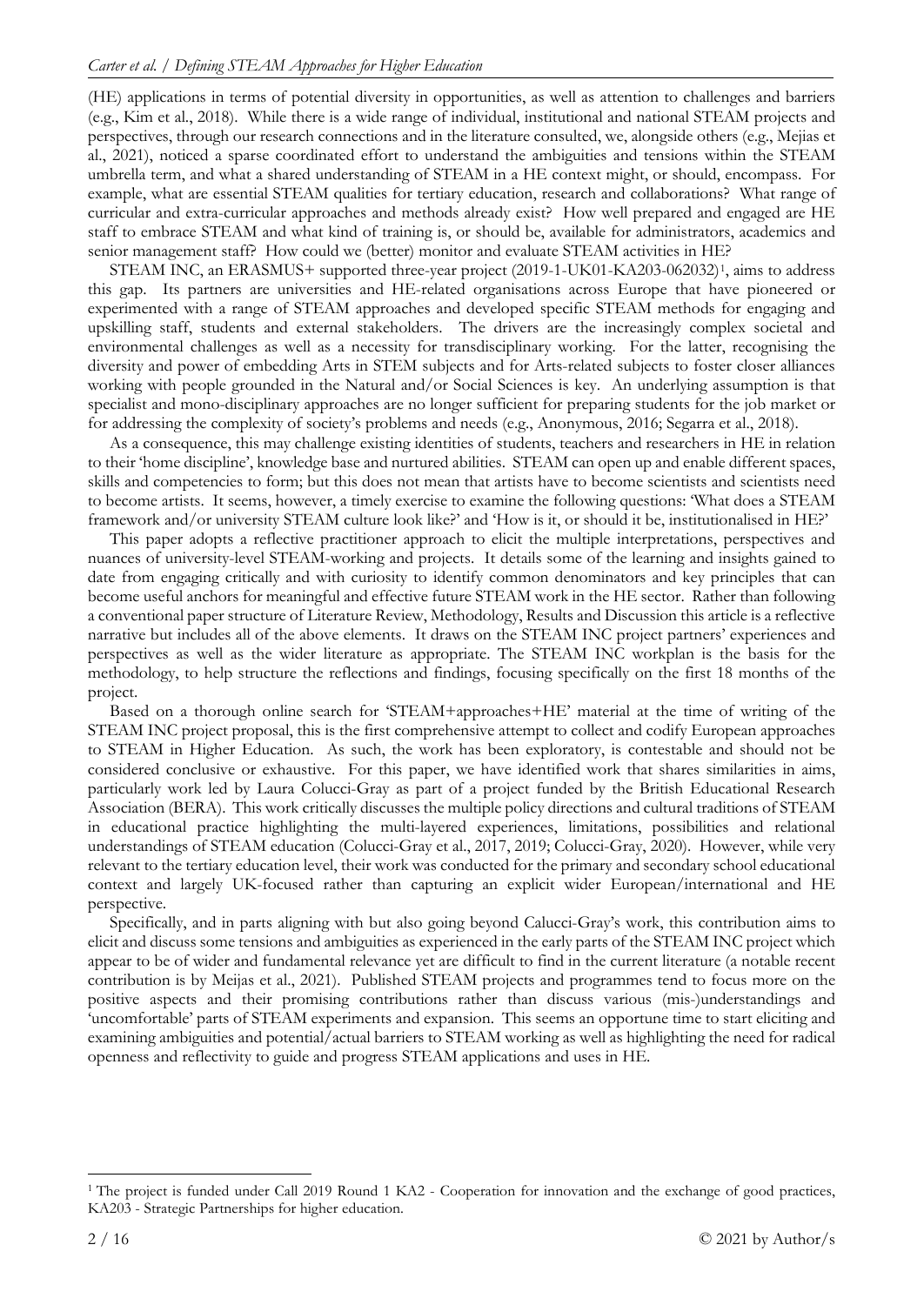**Table 1.** The STEAM INC partner organisations and main contributors

| <b>Table 1.</b> The STERNM HAG partner organisations and main contributors |                                                                                                               |  |  |
|----------------------------------------------------------------------------|---------------------------------------------------------------------------------------------------------------|--|--|
| Organisation, Location                                                     | <b>Main Contributors</b>                                                                                      |  |  |
| Birmingham City University (Lead Partner)                                  | Laura Veart (Project Manager, STEAMhouse)                                                                     |  |  |
| Birmingham England, UK                                                     | Tom Cahill-Jones (STEAMhouse)                                                                                 |  |  |
|                                                                            | Claudia Carter (School of Built Environment)                                                                  |  |  |
|                                                                            | Kathryn Burns (School of Fashion and Textiles)                                                                |  |  |
|                                                                            | Annette Naudin (School of Media)                                                                              |  |  |
|                                                                            | Charmaine Stint (Research, Innovation & Enterprise)                                                           |  |  |
|                                                                            | Central Saint Martins College, University of the Nathan Cohen (Course Leader of MA Art and Science programme) |  |  |
| Arts London                                                                | Heather Barnett (Pathway Leader on the MA Art and Science)                                                    |  |  |
| London, England, UK                                                        | Adrian Holme (Lecturer - MA Art and Science)                                                                  |  |  |
| Science Gallery Dublin, Trinity College                                    | Shaun Ussher (Learning and Engagement Researcher)                                                             |  |  |
| Dublin, Ireland                                                            | Mairéad Hurley (Education & Learning Manager, Science Gallery Dublin)                                         |  |  |
| <b>Aalto University</b>                                                    | Eva Durall (Department of Media, School of Arts, Design and Architecture)                                     |  |  |
| Helsinki, Finland                                                          | Jaana Brinck (Department of Art, School of Arts, Design and Architecture)                                     |  |  |
|                                                                            | Teemu Leinonen (Department of Media, School of Arts, Design and Architecture)                                 |  |  |
| <b>Amsterdam University</b>                                                | Frank Nack (Informatics Institute, Faculty of Sciences)                                                       |  |  |
| Amsterdam, The Netherlands                                                 | Natasa Brouwer-Zupancic (Faculty of Science)                                                                  |  |  |
|                                                                            | Jacobijn Sandberg (Faculty of Science; creator of Bachelor in Humans, Society and                             |  |  |
|                                                                            | Technology programme)                                                                                         |  |  |
| <b>Dresden Technical University</b>                                        | Daniel Lordick (Institute of Geometry; Geometric Modelling and Visualization)                                 |  |  |
| Dresden, Germany                                                           | Henriette Greulich (Center for Interdisciplinary Learning and Teaching)                                       |  |  |
|                                                                            | Robert Fischer (Chair of Industrial Design Engineering)                                                       |  |  |
|                                                                            | Lisa Katharina Nickolaus (Geometric Modelling and Visualization)                                              |  |  |
| Ars Electronica                                                            | Andrew Newman (Producer of European Projects for Digital Humanism)                                            |  |  |
| Linz, Austria                                                              | Veronika Liebl (Managing Director, Festival Prix / Exhibitions)                                               |  |  |

#### **Table 2.** STEAM INC's work programme and main outputs

| Outputs                      | Goals                                                                  | Co-ordinator                |
|------------------------------|------------------------------------------------------------------------|-----------------------------|
| Handbook on HE STEAM         | Guide HE STEAM-based course and module design, and                     | Birmingham City University  |
| Approaches                   | extracurricular STEAM approaches and methods clarifying points of      | (BCU)                       |
| STEAM working definition     | intersection between the different interpretations and applications of |                             |
| Training workshops           | STEAM.                                                                 |                             |
| Website                      | Training HE professionals in how to identify and communicate these     |                             |
|                              | points of intersection.                                                |                             |
| <b>STEAM Tools</b>           | Learning from across the partnership and own critical reflective       | Central Saint Martins (CSM) |
| Training workshops           | practice, develop 'new' STEAM methods for HE that reflect/embed        |                             |
|                              | STEAM characteristics as signalled in the working definition.          |                             |
| STEAM Evaluation Process and | Develop evaluation frameworks for the project and wider applications   | Science Gallery Dublin      |
| Guidance                     | to help measure the impact of STEAM approaches and methods and         | (SGD)                       |
| Training workshops           | aid holistic and ethical STEAM applications.                           |                             |

#### **THE STEAM INC PROJECT**

The Erasmus+ project 'STEAM Innovation and Curriculum' (short STEAM INC) is a collaboration between seven European partner organisations who have been pioneering STEAM approaches and methods (**Table 1**). The project started in October 2019 and finishes in January 2023 (extended from August 2022 due to the impacts of the COVID-19 pandemic).

The project objectives and associated workplan (**Table 2**) are three-fold:

- 1. Identify points of intersection across current European HE STEAM approaches and develop a collaborative definition of HE STEAM.
- 2. Produce methodologies for the implementation of STEAM thinking in HE education, policy and engagement.
- 3. Create an evaluation framework for measuring the effectiveness of STEAM processes in HEIs and HE partner organisations.

At the time of writing this article, the project was roughly halfway, with the first objective completed, the second underway and the third in preparation. The STEAM INC Methodology includes project partner meetings, local workshops, short training events, multiplier events and conferences. Most meetings, workshops and other events have been held online due to the COVID-19 pandemic. The one exception is the first project partner meeting held in Amsterdam in December 2019. Specific tools have included templates for data collection, peer review, reflection, developing persona / user profiles, and 'hacking' (involving deconstruction, translation/selection, evolution and hybrid recombination stages).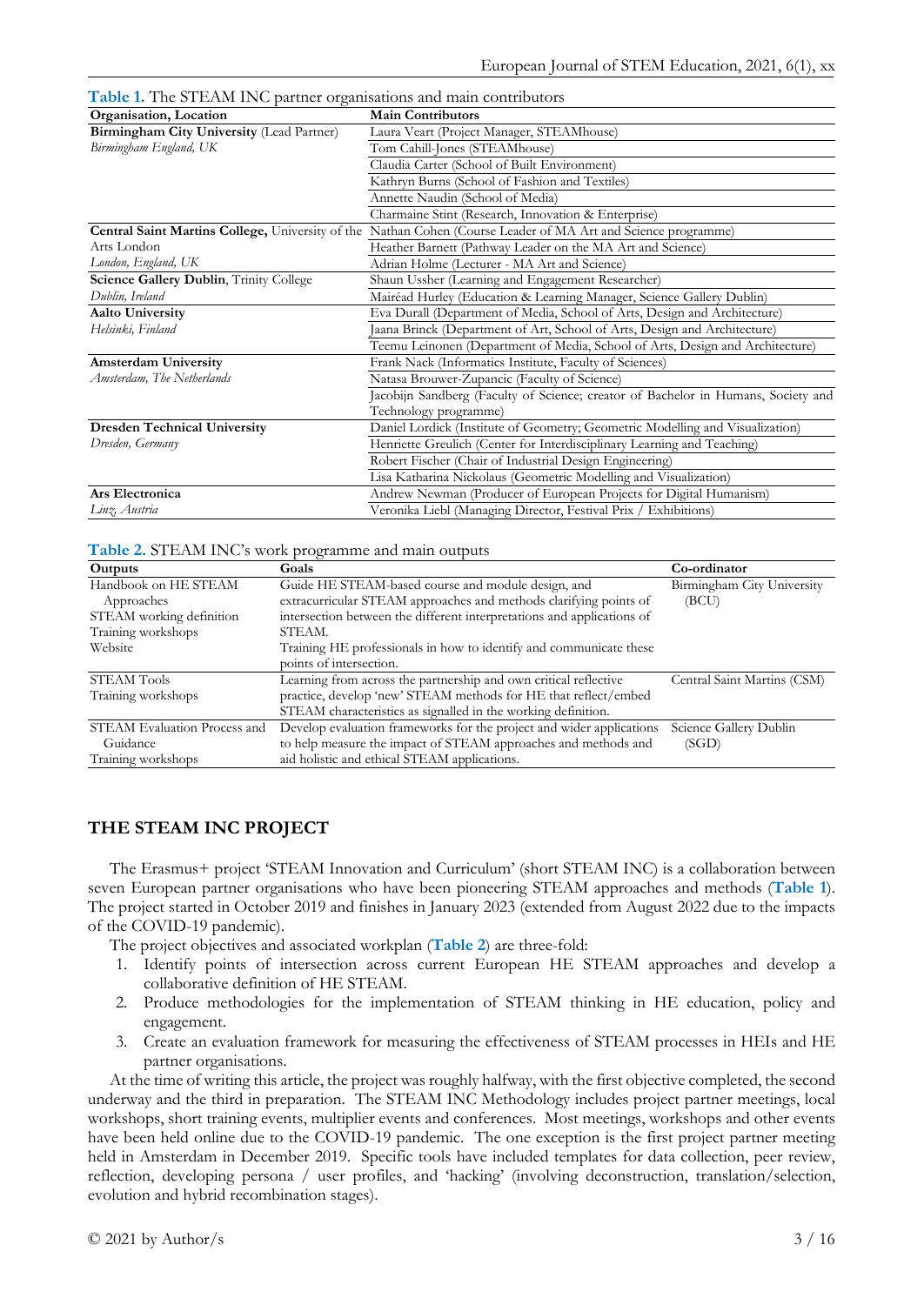

**Figure 1.** The Diamond Nine method

To address Objective 1 (the main focus of this paper) we identified commonalities and core elements across our different experiences, interpretations and applications of STEAM in Higher Education and HE-related ventures. The following paragraphs explain in some detail the methodology for developing a shared baseline of essential qualities for STEAM approaches in HE and how we arrived at our working definition and classification (structured into four stages). This section finishes with a brief outline of the Methodology for addressing the second and third objectives.

# **Eliciting Points of Intersection across European HE STEAM Approaches**

# Stage 1: Creating a definition

Before our first project meeting, each partner completed a template writing down individually or as a team their working definition of STEAM, detailing and reflecting on essential characteristics and outlining the specific context(s). It also probed into whether agreed definition(s) of STEAM existed at the institutional/organisational level. Partners presented their STEAM definitions at the first partner meeting. We progressed with collecting key words that were, in participants' opinions, representative of STEAM. Working in groups, we used the 'Diamond Nine' technique (**Figure 1**) to select, evaluate and collectively prioritise nine STEAM characteristics in a diamond shaped matrix. While not intended to be definitive, rather to promote discussion, several participants found the method prescriptive and 'forced'. This sparked useful debates and helped our understanding and appreciation of the plurality of STEAM perspectives, the diversity in ways of working and associated preferred collaborative/discursive methods and approaches.

Based on the outcomes of the Diamond Nine method, STEAM INC participants structured the key words to produce a definition that could encapsulate the broad, emerging collective understanding of what is encompassed by a STEAM approach. A major consideration was what kind of 'categories' fitted those attributes or competencies. Seven categories emerged which then helped to structure and synthesise the initial set of definitions from the group work into one working definition, through analysing and identifying the key and most common words used in those definitions. Finally, this resulted in a set of baseline attributes a STEAM practitioner or process might exhibit. The results of this Stage 1 work are presented in sections "HE-specific STEAM Context and Characteristics", "Ambiguities and Tensions" and "A Working Definition of STEAM for HE".

# Stage 2: Collecting and reviewing approaches

Using the working definition established through stage 1, project partners then identified approaches from within their institutions that clearly expressed dimensions of STEAM. The selection of examples was flexible and included a broad range of applications across Higher Education, but with particular interest given to those examples relating to Higher Education **courses & curriculum development**, internal and external **engagement** and **policy**. The approaches were then shared at an online international training event held in March 2020. The outcomes of this review process are presented in section "Generating a Typology of STEAM Approaches".

# Stage 3: Providing reflections

Transdisciplinary experts from within the partnership were invited to consider what was distinctive and/or notable about the collected approaches based on their institutional perspective and personal experience (key points from those discussions are captured in section "Ambiguities and Tensions"). The raw opinions were grouped according to approach and theme, and insights across these distilled for inclusion in the HE STEAM Handbook (stage 4).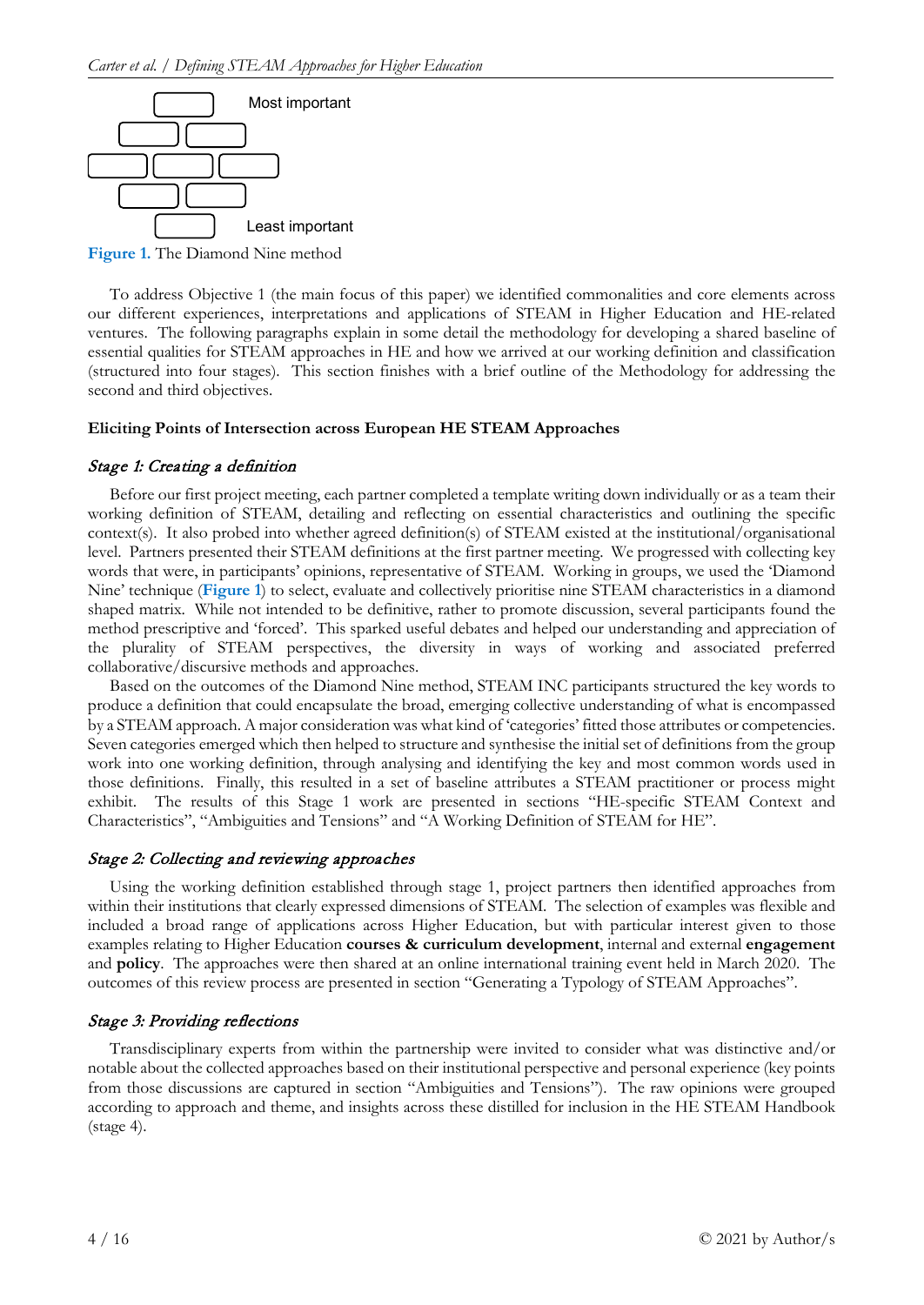# Stage 4: Producing practical guidance

Having collected the approaches and identified themes, members of the partnership discussed and outlined the main practical considerations when developing and introducing STEAM approaches in Higher Education Institutions; also for inclusion in the Handbook.

The Handbook (Burns et al., 2021) is a 'stripped-down' publication featuring short overviews of a selection of the STEAM INC project partners' STEAM approaches, with more detailed information on specific approaches (and forthcoming methods under Objective/Phase 2) to be published on the project website [\(https://www.steaminnovation.org/resources\)](https://www.steaminnovation.org/resources). Importantly, the Handbook is written in plain English, avoiding (or explaining) jargon, and designed for ease of access to those in, or working with, HE institutions wishing to develop a STEAM curriculum, HE policy or wider engagement activities.

Sections "Creating New Methodologies" and "Creating Evaluation Frameworks" outline our method generation (the meta-method) to provide a clear overview of the entire project's aims and outputs. The full process, outputs and insights gained from work under the second and third objectives of the project will be reported in full in subsequent published outputs.

#### **Creating New Methodologies**

The second objective of the project involves developing new STEAM methods for implementation across the diverse HE contexts and considers their implications for HE policies. The focus is on developing a comprehensive methodological framework to support the integration of STEAM thinking in curriculum design through, for example, speculative design, art thinking, process-based research and participatory practice. The project partners' combined expertise in the field of inter- and trans-disciplinary education is well positioned to support investigations into developing the methods and processes to implement STEAM pedagogical approaches.

Through a process of deconstruction and the 'hacking' of existing methods, partners have generated a set of new STEAM methods, which have been tested in their individual contexts (universities and galleries/festivals). Once reviewed and evaluated, these methods will be compiled into an online educational resource, with consideration given to a range of potential users and possible applications. The intention is that methods created through the project will inspire and be adopted and adapted by diverse stakeholders across education, engagement and policy. The resulting methodologies and techniques will allow for creative appropriation and exploration of different points of view and, with the associated guidance, facilitate deeper enquiry and purposeful application.

#### **Creating Evaluation Frameworks**

Alongside the development of new methodologies is the creation of evaluation tools to assess the effectiveness of interdisciplinary cooperation across STEAM disciplines. These will facilitate eliciting the value of unconventional transdisciplinary approaches and methods arising from STEAM endeavours, to assess their efficacy and advance their potential expansion within curriculum design, engagement and policy. The project will use a STEAM process building upon the 'design science research process model' (Vaishnavi et al., 2019) to help identify problems, aid concept development, design and implement the evaluation frameworks within the project as well as making the methods available for wider use.

The process will address the following specific aspects:

- Evaluation of the new methods generated through the project and development of evaluation tools for wider dissemination and implementation.
- The development of a self-assessment tool which will allow students to better understand and position their STEAM competencies and to examine the benefits of participation in STEAM initiatives.
- A meta-level evaluation of the project as a whole to assess the partnership, the modes of collaboration and the resulting outcomes – utilising the STEAM definitions and competences generated within the project.

Collectively, the three objectives – the STEAM Handbook, New Methods and Evaluation Framework – aim to provide a comprehensive critical assessment of the current status and practice of STEAM within Higher Education as well as providing a practical tool kit which will enable and engender expansion of the field.

### **DEFINING STEAM**

#### **STEAM Origin and Rationales**

STEAM arising from STEM has had multiple influences and contexts, including educational, political and economic agendas. One dominant argument has been that STEAM leads to innovation that in turn strengthens the economy (e.g., Catterrall, 2017; De Fay, 2005; Girão et al., 2018). Another key strand has been that STEAM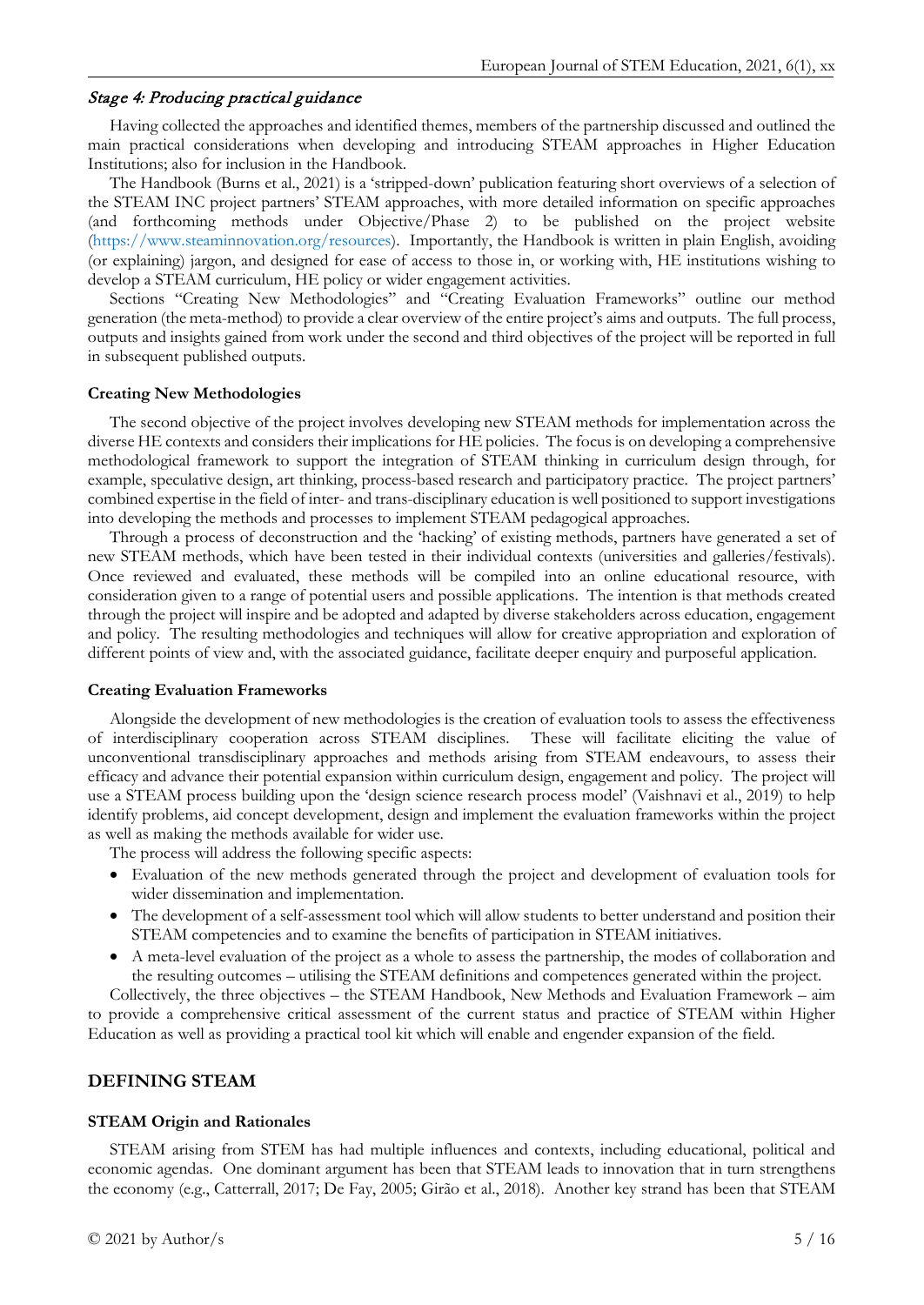approaches and methods make students more creative and empathetic (e.g., Catterrall, 2017; Guyotte et al., 2015). A third reason mentioned (especially for the US context) is to make STEM subjects more attractive and reverse the fall in Sciences and Engineering students (e.g., Billiar et al., 2014; Catterall, 2017; Drozd et al., 2017; Segarra et al., 2018). Furthermore, the emergence of the term STEAM in the USA in the 1990s initially seems to have been driven by funding being channelled towards STEM subjects and drastic cuts for the Arts; the relevance of Artsbased enquiry and methods for STEM-learning and research thus needed to be showcased (Catterall, 2017). It is, however, also important to note that STEAM initially developed outside formal curricula (Burnard et al., 2021), with MakerSpaces and similar endeavours. Several authors have commented on how using STEAM for economic or political gain, however, is problematic. This may be through 'mandating STEAM' but not actually training teachers and adequately resourcing schools, colleges and universities; or through exploiting the bandwagon and producing kits and resources under the label of STEAM that fall short of its key characteristics (Catterall, 2017).

It is noteworthy that not all relevant projects and programmes actually use the term 'STEAM' and many relevant approaches and methods may have no label or a different acronym. For example, since the 1960s, Frank Malina and son Roger F. Malina have worked on connecting Sciences and Engineering with the Arts, Design and the Humanities. This is illustrated in 'Leonardo' – the not-for-profit International Society of Arts, Science and Technology (ISAST) – and its publications as well as its sister organisation, L' Observatoire Leonardo des Arts et des Techno-Sciences, based in Paris. More recently, a series of White Papers were produced by authors belonging to the international Science, Engineering, Arts and Design Network to help convert ideas and a plurality of practices into concerted action (Malina et al., 2015). While led by American authors the scope of reach and contributions has been international (Thill et al., 2016). Furthermore, aligned with STEAM's focus on innovation and economic impact (not necessarily education), the European Commission launched the STARTS (or S+T+ARTS) initiative to foster innovation at the nexus of Science, Technology and the Arts in 2015. Similarly, its predecessor/related programmes – ICT&ART; FET-ART (e.g., supporting the FEAT project<sup>2</sup>); ICT&ART Connect – have also focused on the inclusion of artists in innovation projects and non-artistic domains, such as Future and Emerging Technologies (FET) and Information and Communications Technologies (ICT). Their main aim has been to foster interdisciplinary encounters and create 'added value' and unexpected interesting results from such collaborations (Van Gansbeke and Groenewould, 2020, p5).

# **General STEAM Characteristics**

The previous section helped explain the multiple interpretations of STEAM across countries and different contexts. In their work, Colucci-Gray et al. (2019) described STEAM as a "portmanteau term" (p1) which "draws together twisting points of definition, forming collections, configurations, and multiplicities of logic and practice" (p4). With STEAM gaining popularity, the variety of interpretations, programmes and projects is likely to grow further. Maybe this plurality is unavoidable, reflecting creativity and STEAM's driving forces. However, intentions, quality and the underlying paradigm(s) matter because they are likely to lead to different kinds of processes and outcomes. Therefore, defining this ground for collaboration is important in ensuring that participating in STEAM activities, be it in ways to enable and strengthen opportunities or supporting existing approaches and ventures, benefits individuals (e.g., to deepen and extend their knowledge, skills and competencies) and wider society.

**Table 3** presents generic qualities of STEAM as highlighted in the literature, which include curiosity, creativity, critical thinking, cultural sensitivity, communication and collaboration. These show strong overlap with the '4 (and sometimes 5) Cs of 21<sup>st</sup> century learning' (Partnership for 21<sup>st</sup> Century Skills, 2007), namely Critical thinking, Collaboration, Creativity, Communication, and some add Confidence. Of these critical thinking and creativity seem to have attracted particular attention in the educational context (e.g., Bertrand and Namukasa, 2020; Chappell et al., 2019; Timotheou and Ioannou, 2021). STEAM INC discussions raised the question of 'How do we define critical thinking?' Is there a difference in its definition(s) between the Arts and STEM subjects? Artistic enquiries tend to start with considering the people, the context and the problem definition. In STEM those are less often questioned and explicitly examined; 'problem' definition is seen as given or 'apparent'. Also, does STEAM creativity in HE mean something different from STEAM in primary education, for example?

For example, the EU CREATIONS project, probing into creative pedagogical features within the primary and secondary education sector, identified eight characteristics: Balance and Navigation; Dialogue; Empowerment and Agency; Ethics and Trusteeship; Immersion and Play; Individual, Collaborative and Communal Activities for Change; Interdisciplinarity; Possibilities; and Risk (Chappell et al., 2019). These align closely with STEAM, with the exception that STEAM advocates inter-/transdisciplinarity and collaboration in all instances whereas creativity in STEM education could operate on an individual and mono-disciplinary basis as reflected in the CREATION project's definition of creativity in Science education (Chappell et al., 2019, pp 297-298):

<span id="page-5-0"></span><sup>2</sup> <https://cordis.europa.eu/project/id/686527>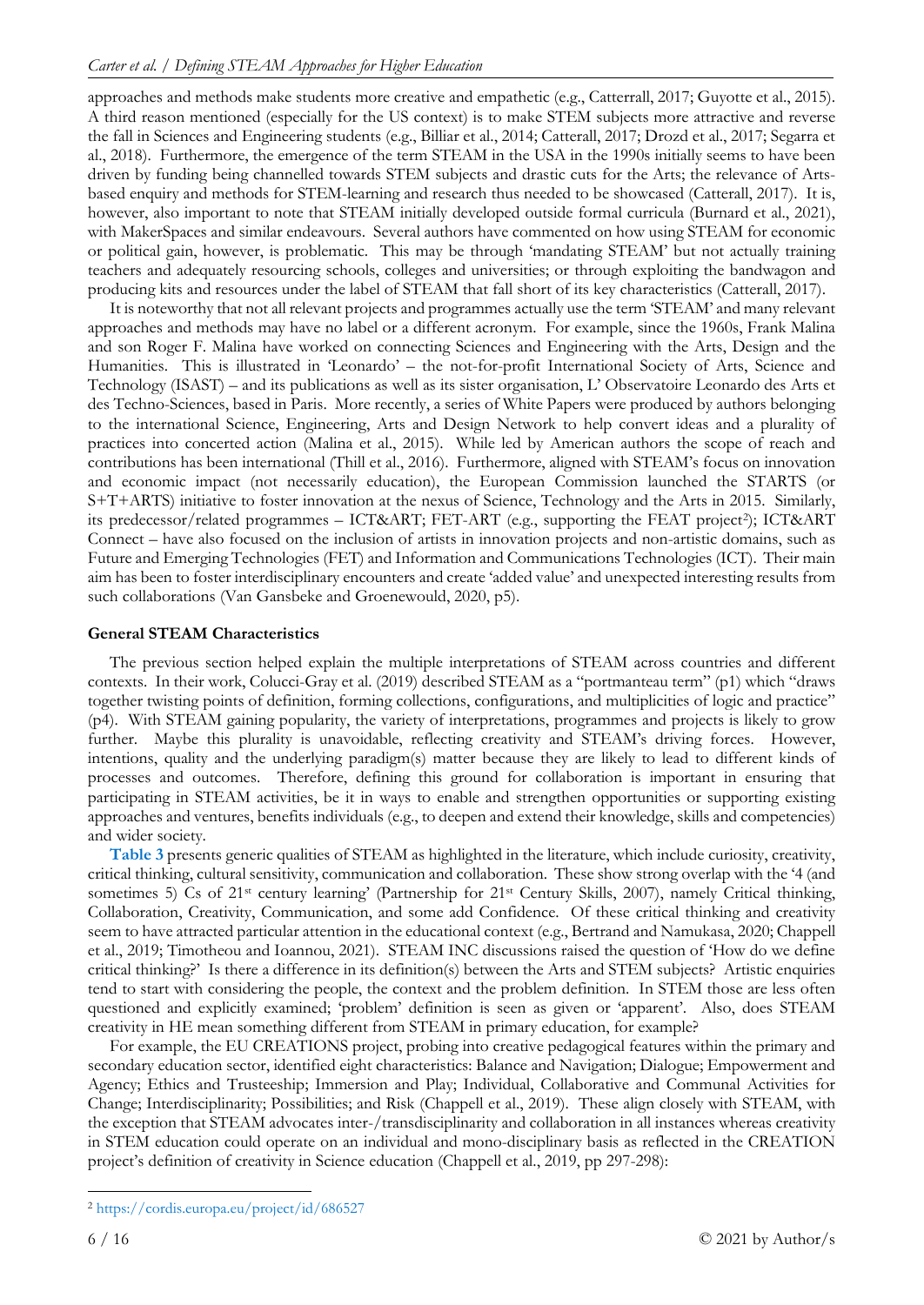**Table 3.** Overview of qualities associated with STEAM working and thinking

| Qualities / Characteristics                       | <b>Sources</b>                                                                                                                  |
|---------------------------------------------------|---------------------------------------------------------------------------------------------------------------------------------|
| Balance and Navigation                            | Chappell et al. (2019)                                                                                                          |
| Collaboration, Cooperation, Reciprocity           | Bertrand and Namukasa (2020); Chappell et al. (2019); Drozd et al. (2017); Guyotte                                              |
|                                                   | et al. (2014); Pollock et al. (2017); Segarra et al. (2018)                                                                     |
| Communication, Dialogue                           | Bequette and Bequette (2014); Chappell et al. (2019); Guyotte et al. (2014)                                                     |
| Connecting (people, knowledge, environment,       | Bequette and Bequette (2014); Burnard et al. (2021); Chappell et al. (2019); Clark and                                          |
| processes), Contextualisation, Bigger Picture     | Button (2011); Drozd et al. (2017); Guyotte et al. (2014)                                                                       |
| Creativity; Creative Thinking; Synthetic Thinking | Bequette and Bequette (2014); Chappell et al. (2019); Conradty and Bogner (2018);<br>Guyotte et al. (2014)                      |
| and Weaknesses                                    | Critical Thinking/Reasoning; Realising of Strengths Bertrand and Namukasa (2020); Chappell et al. (2019); Guyotte et al. (2014) |
| Cultural Sensitivity                              | de la Garza (2019); Segarra et al. (2018)                                                                                       |
| Curiosity                                         | Bequette and Bequette (2014); Bertrand and Namukasa (2020)                                                                      |
|                                                   | Bertrand and Namukasa (2020); Chappell et al. (2019); Guyotte et al. (2014)                                                     |
| Empowerment and Agency; Make/Do                   |                                                                                                                                 |
| Empathy                                           | Guyotte et al. (2014)                                                                                                           |
| Ethics; Trust                                     | Chappell et al. (2019); Guyotte et al. (2014)                                                                                   |
| Experimentation and Failure; Iterations           | Bequette and Bequette (2014); Bertrand and Namukasa (2020)                                                                      |
| Holistic                                          | Drozd et al. (2017); Guyotte et al. (2014)                                                                                      |
| Inclusivity                                       | Bequette and Bequette (2014); Pollock et al. (2017); Segarra et al. (2018)                                                      |
| Imagination                                       | Bequette and Bequette (2014); Bertrand and Namukasa (2020); Chappell et al. (2019)                                              |
| Immersion and Play                                | Bertrand and Namukasa (2020); Chappell et al. (2019); Drozd et al. (2017)                                                       |
| Innovation, Advancing knowledge/methods           | Bertrand and Namukasa (2020); Kim et al. (2018)                                                                                 |
| Interdisciplinary; Transdisciplinary              | Bertrand and Namukasa (2020); Chappell et al. (2019); Drozd et al. (2017); Guyotte<br>et al. (2014); Pollock et al. (2017)      |
| Meaning-making                                    | Guyotte et al. (2014); Segarra et al. (2018)                                                                                    |
| Problem-based (problem-finding, -framing, -       | Bequette and Bequette (2014); Bertrand and Namukasa (2020); Clark and Button                                                    |
| solving); Authentic                               | (2011); Drozd et al. (2017); Guyotte et al. (2014); Kim et al. (2018); Segarra et al.<br>(2018)                                 |
| Process-orientated                                | Bequette and Bequette (2014); Bertrand and Namukasa (2020); Chappell et al.<br>(2019); Guyotte et al. (2014)                    |
| Project-based; Partnership                        | Drozd et al. (2017); Guyotte et al. (2014)                                                                                      |
| Reflection                                        | Bertrand and Namukasa (2020); Guyotte et al. (2014); Segarra et al. (2018)                                                      |
| Risk-taking                                       | Bequette and Bequette (2014); Chappell et al. (2019)                                                                            |
| Shared language; Common language                  | Guyotte et al. (2014); Van Gansbeke and Groenewould (2020)                                                                      |
| Tolerate ambiguity; Lack of specificity           | Bequette and Bequette (2014)                                                                                                    |

"Purposive and imaginative activity generating outcomes that are original and valuable in relation to the learner. This occurs through critical reasoning using the available evidence to generate ideas, explanations and strategies as an individual or community, whilst acknowledging the role of risk and emotions in interdisciplinary contexts."

Creative pedagogies have shown to enhance pupils'/students' engagement and ingenuity (Chappell et al. 2019: 297). Conradty and Bogner (2018) in their paper unpacked the different meanings and implications of 'creativity', including that it opens the mind and leads to meaningful processes and ideas; allows sensitivity to problems and recognises gaps in knowledge; helps solve problems; facilitates fluid/associative thinking and the ability to change perspectives. Furthermore, they draw attention to two elements of creativity: Flow (explained as intuitive and a state of consciousness: being mentally immersed and feeling enjoyment and energised) and Act (explained as a cognitive process that can be taught/learnt and centres on deliberation).

A valid point of inquiry relates to whether STEAM qualities, and especially creativity, are (or should be) present in STEM. Why is there the perception that STEM subjects are non-creative (Chappell et al., 2019)? While a relevant and interesting question we have not focused on this element within the STEAM INC project. However, the presence of creative design processes across STEM and Arts disciplines were raised as an important case in point (and counter-argument to the above) which is also a point made by Bequette and Bequette (2014) and Guyotte et al. (2014). The following section focuses on the specific context and characteristics of STEAM in HE.

#### **HE-specific STEAM Context and Characteristics**

Most attention in the current STEAM-related literature seems to be about STEAM curricular and extracurricular practices and outcomes, as a specific aspect of creative and inter-/transdisciplinary pedagogies, methods and programmes. Fundamental aspects or the bigger picture (e.g., HE policies; public engagement) seem less covered. The STEAM INC partnership mix (**Table 1**) purposefully reflects a wide range of HE-relevant STEAM opportunities and diversity of STEAM initiatives championed by or including universities and other Higher Education bodies. Agreeing a working definition for STEAM in HE from STEAM INC participants' and partner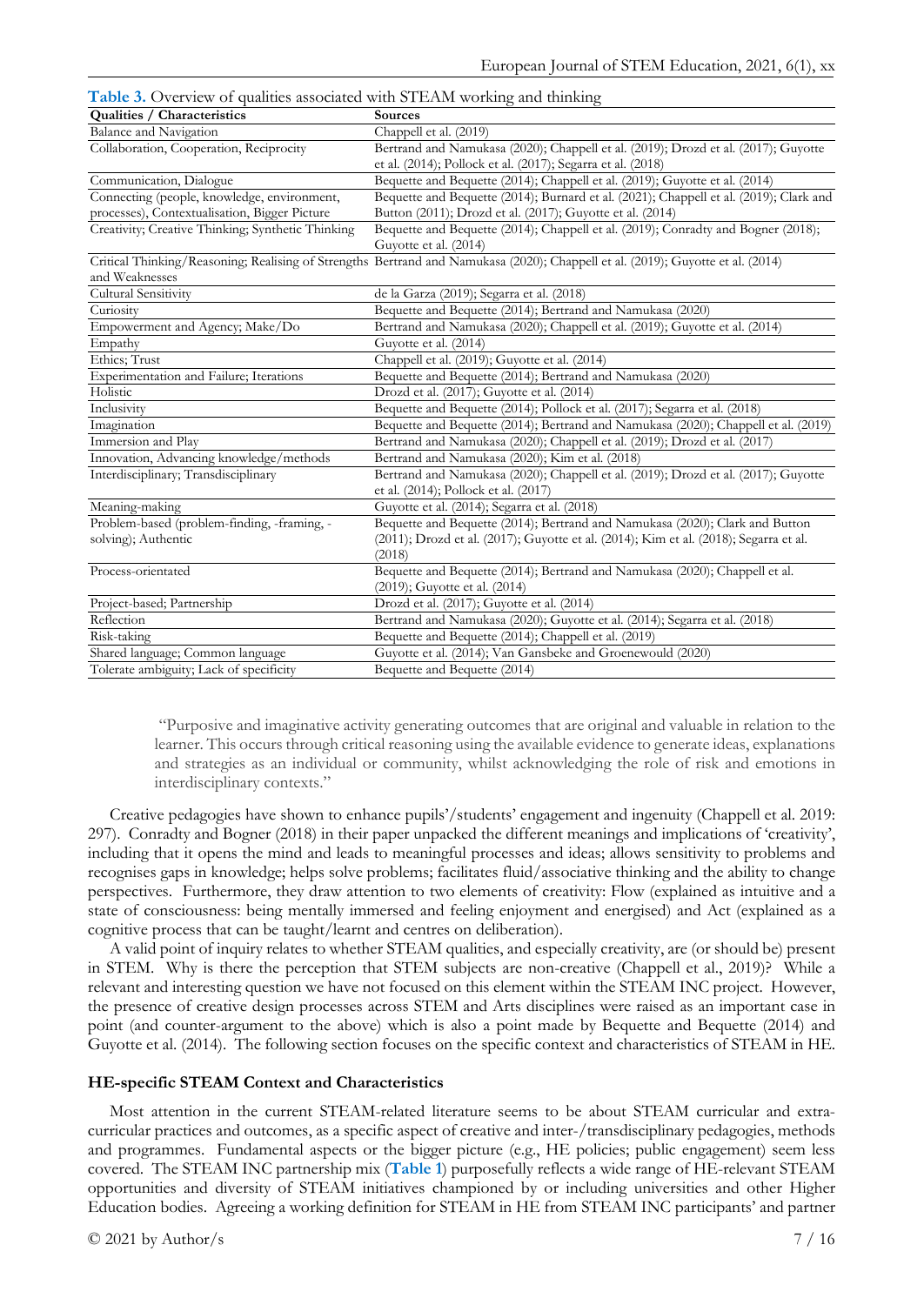institutions' perspectives provided a rich collection of viewpoints with ensuing critical debates as to what distinguishes STEAM from other creative or inter-/transdisciplinary approaches and which could be agreed to be the essential ingredients or characteristics.

Through the methods described in section "Eliciting Points of Intersection across European HE STEAM Approaches" we identified constituent elements or 'building blocks' seen as important for practical and meaningful applications and inspiration. STEAM approaches need the simultaneous use of a range of key ingredients and the structures, funding, skills etc. to provide a strong and lasting impact. Furthermore, the integration of STEAM qualities, capacities, and mindset is not only relevant between different people but also for each participant; i.e. being radically open to and actively engaged in learning and changing as part of STEAM ventures. Thus, STEAM 'connecting' and connectedness is more than forming relationships between disciplines, extending to all kinds of linkages between people/learners, environment(s) and philosophies to generate exciting new perspectives, methods and approaches of thinking and working. Relational acts (i.e. relating to and connecting) thus play a core role (Chappell et al., 2019; Berthoin Antal and Debucquet, 2019; Burnard et al., 2021).

In developing a working definition for STEAM in HE our emphasis was less on a finite definition but one that is sufficiently flexible and appealing to the wide range of involved disciplines and contexts. Furthermore, we looked for a definition that was distinctly 'STEAM' – as opposed to generally inter- or transdisciplinary. Hence, a central question and reminder for shaping the definition was to reflect: What characteristics made something STEAM? This discussion highlighted the importance of process (rather than outputs), and the specific characteristics relating to skills, competencies and mindset. Furthermore, what is the motivation for engaging with STEAM?

In the educational sector, there is usually a need for 'assessments' to measure the extent of learning outcomes achieved by students. In relation to HE engagement and policies there may also be the need to evaluate and demonstrate 'impact'. However, testing and assessing STEAM qualities such as critical thinking, creativity, holistic working as well as defining and measuring impacts of STEAM policies and events can be tricky. With regard to teaching and learning, different 'cultures' of assessments exist. For example, exam-based assessments are common for Mathematics and Natural Sciences whereas the Arts use more artefact, process and project-based assessments. STEAM INC participants regarded the former as tricky and the latter as more suitable for STEAM curricula. There will thus be scope to learn from Arts subjects how to assess fairly and meaningfully.

Furthermore, STEAM may require exploring different ways and new contexts for learning and conducting assessments (e.g., societal placements, community projects or industry/business collaborations). Immersion into the subject area and sense-making in STEAM projects are likely to go beyond cognitive and critical thinking abilities requiring the range of senses and emotional engagement by participants and learning through doing/making (Guyotte et al., 2014). Currently, HE STEAM often operates through extra-curricular knowledge-exchange (KE) and outreach activities, where outcomes and success may be measured in terms of 'new products' created or number of people involved (e.g., Birmingham City University's 'STEAMhouse'[3](#page-7-0)). Since universities increasingly also have commercial wings, the question arises to what extent STEAM will sit in mainstream education (modules and courses) and/or be extra-curricular, research-focused or commercial?

It is clear, however, that whichever specific or multiple ways STEAM is being embedded in HE, it requires training the trainers to design and implement effective STEAM policies, projects, modules and courses. While some guides, White Papers, methods and policy reviews are available to 'teachers' (although largely US-based; e.g., Allina, 2018; Colucci-Gray et al., 2017; Drozd et al., 2017; Huser et al., 2020), there is so far little discussion and specific support available for academics at an institutional level or during their training. This needs attention, resources and some (fundamental) changes in organisational structures and administrative processes so that STEAM thinking and working are not just aspirations or isolated cases.

# **Ambiguities and Tensions**

Ambiguities about STEAM start with its name: is it a collective and convenient abbreviation or a definitive list of disciplines/subject areas? Specifically, Science(s) as a stand-alone word tends to be interpreted as the 'Natural Sciences' rather than including 'Social Sciences'. Also, the Humanities, except for the Arts, are absent in the list yet STEAM examples in the literature and courses, projects and approaches by STEAM INC partners include subjects such as philosophy, history, human geography and politics. Overall, it seems that the term STEAM is used flexibly as to the composition of specific disciplines and subject areas involved but it is unclear whether to be STEAM a certain mix has to be ensured (e.g., a minimum of one Arts-related and one STEM-related discipline). Beyond bringing different disciplines and disciplinary knowledge together, STEAM INC participants also highlighted the importance of working at the boundaries or margins of the various disciplines. We discussed the need to reach beyond current academic knowledge and distinguishing STEAM from 'traditional' interdisciplinary

<span id="page-7-0"></span><sup>3</sup> <https://steamhouse.org.uk/>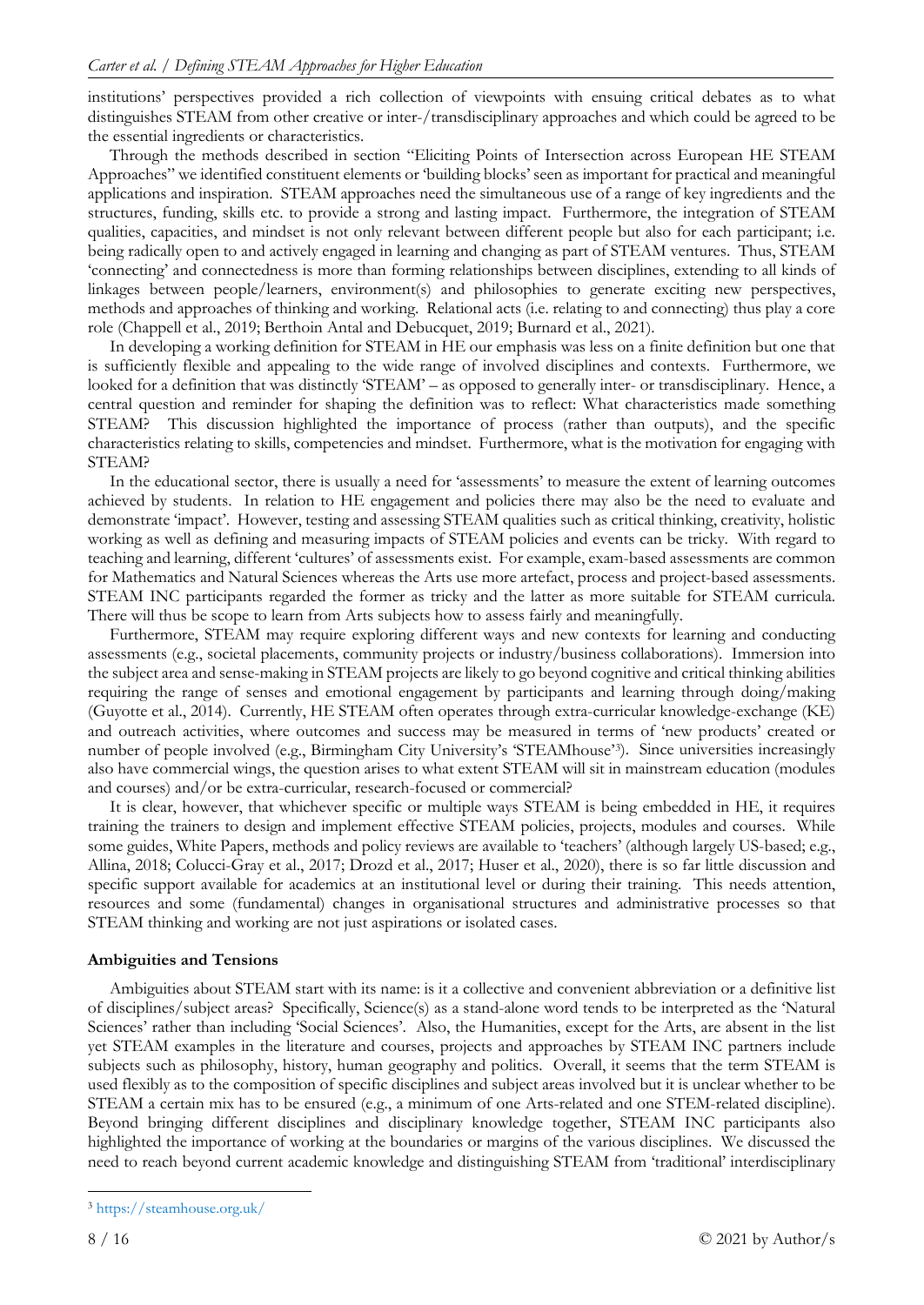working. In comparing our approaches, we found that artists can be characterised as 'catalysts', although artistic and creative elements should not be seen as only pertaining to the Arts.

In parallel, a core ambiguity is how the 'A' is interpreted and integrated (e.g., what the 'Arts' component includes and whether it is central, equal or an add-on). While Design shares characteristics with STEAM aspects such as the emphasis on ideation and problem-solving strategies that support outside-the-box thinking (e.g., design thinking), how Design relates to the Arts is debatable; is it part of the Arts or a distinct separate field alongside Art? Rather than putting disciplines and people into boxes, and debating disciplinary definitions and boundaries, some STEAM INC participants proposed to use the term 'artistic qualities' and emphasised to look beyond simplistic conceptions of Art and Design (as common amongst 'non-artists'). This seems fitting as different perspectives co-exist, and STEAM seems at least partly about eliciting different perspectives.

For example, the S+T+ARTS Collaboration Toolkit published in 2020 aims to aid collaborative projects with artists and sees the Arts/Artist component as central. It is heavily artist-focused, innovation/technology driven and aiming to maximise outcomes (Van Gansbeke and Groenewould, 2020, p. 4). It conceives creativity as central and rooted in artistic practices and describes innovation as linked to imagination (and artists as particularly good at coming up with new concepts and ideas). Similarly, STEAM INC project discussions highlighted the role of Arts as a philosophical driver in terms of engendering modes of critical inquiry which are reflective and questioning (Danvers, 2003; Wang and Huang, 2018).

Many projects and academic articles are written from a STEM perspective where the Arts are introduced to STEM subjects (e.g., Chappell et al., 2019; Drozd et al., 2017; Segarra et al., 2018). While this may reflect specific contexts and needs, it is also a significant matter of the kind of mindset, preparations, objectives and methodologies adopted. In terms of the different knowledges accessed, sought or regarded as 'suitable evidence', natural sciences, for example, generally encourage explicit knowledge whereas the Arts often draw on tacit, embodied or haptic knowledge (Gardner, 1993; Barrett and Bolt, 2010, 2019; Robinson, 2011). Therefore, whether STEAM is approached from a predominantly Arts or predominantly STEM perspective may be significant. Guyotte et al. (2014) and Burnard et al. (2021) advocate a move away from Arts servicing STEM and the need to put both on an equal footing; a point also highlighted by Mejias et al. (2021). This should facilitate learning, experimenting and critical reflections by and between all participants. Furthermore, Burnard et al. (2021, p. 113) strongly argue for post-humanist transdisciplinary pedagogies and relational matters, for example reconciling "object-focused thinking" (abstraction; generally more typical of STEM subjects) with "contextually focused thinking" (more prominent in Arts and Design thinking and especially transdisciplinary endeavours).

Based on STEAM INC participants' experience, we observed that students and staff from Arts based faculties/courses more readily engage with STEAM opportunities than students and staff from STEM subject areas. Whether this relates largely to time constraints or is reflective of the cultural, institutional and disciplinary differences or mindsets (mental attitude) would be imprudent to assert (as we have not explicitly examined this). Still, there may be a greater readiness in artistic-focused individuals to experiment and be radically open to interand transdisciplinary research. Several STEAM INC participants (especially those from an Arts background working with students from STEM background) commented that some 'unlearning' is required alongside (social) learning to embrace STEAM working; for example, not jumping at usual paradigms and methods but being open to approach a topic from several different perspectives. Similarly, holistically framed education systems, such as found in Finland, may facilitate engagement with STEAM activities and thinking more readily.

Written from an Arts-based perspective, Van Gansbeke and Groenewould (2020, p. 9, 11) characterise the different influences of 'Art' on 'Technology' as: (i) questioning technology; (ii) inspiring technology and missiondriven projects; (iii) humanizing technology (e.g., inspiring prototyping); and (iv) influencing science by taking science out of the lab. They also emphasise the need to find a common language. The range of different artistic influences and importance of clarifying language (and concepts) were also highlighted in STEAM INC's phase 1 and kept recurring as important aspects of inter- and transdisciplinary working. Schnugg (2019, p. 37) highlights artists' role in terms of 'contextualisation' as follows:

"Contextualization can help to understand the questions scientific and technological work implies; it can point to both opportunities and downsides. These opportunities and downsides only become tangible when the newest research outcome is applied in real-life situations. Artists can ask these questions and invent scenarios—utopian, dystopian, and neutral ones—based on the information about scientific work and cutting-edge technologies. Thus, contextualization and implications of this work can be discussed before they become reality."

With regard to the role of A+STEM, STEAM INC partners commented that claims are made about STEAM working and thinking that are not necessarily measured or clearly evidenced. It is also unclear whether benefits of engaging with a STEAM project or module or other activity are short-lived or trigger lasting changes in 'agency', collaborations, sharing of power, and use of more holistic approaches. Some Arts-based STEAM INC participants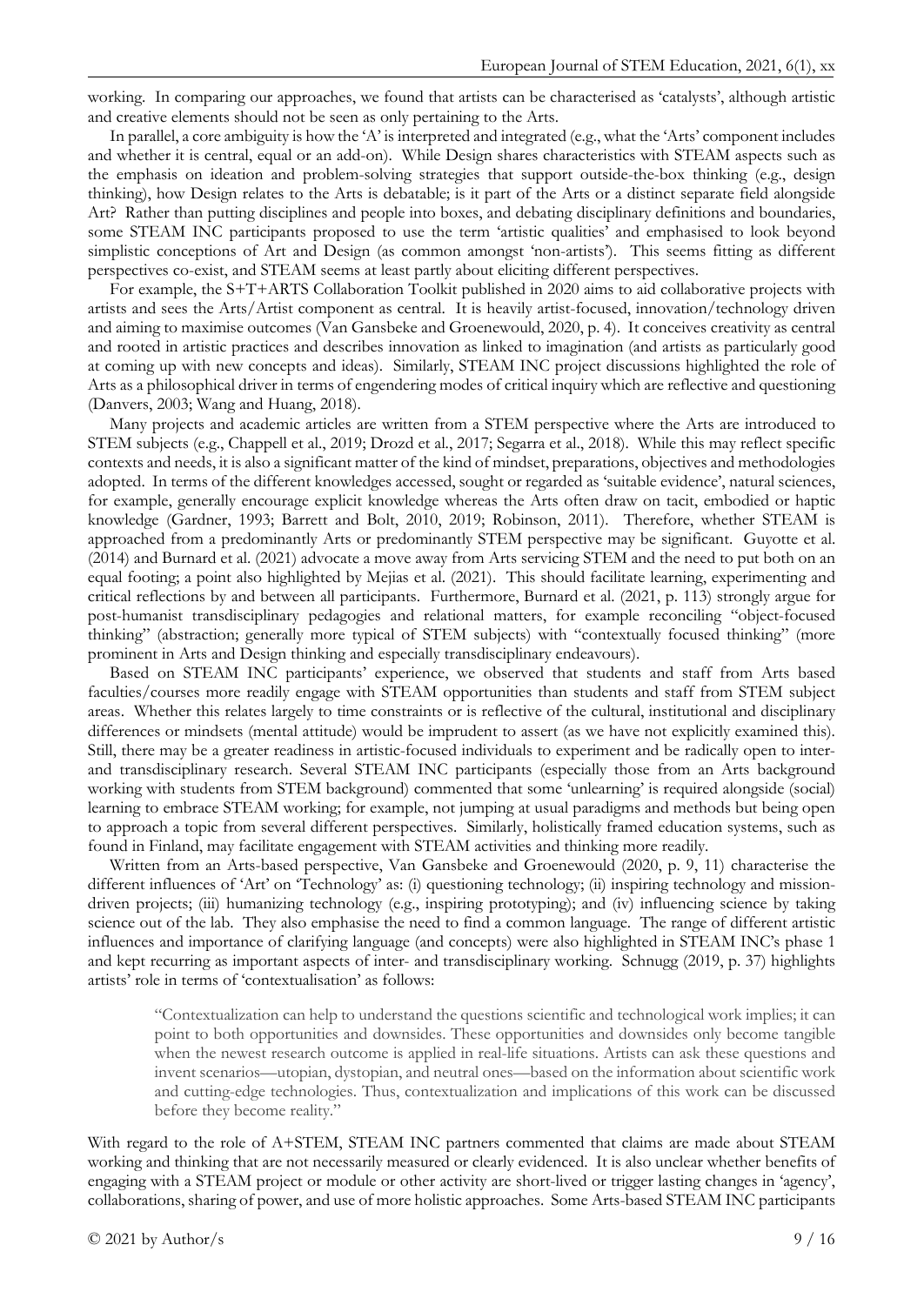saw STEAM as intricately bound into 'activism' and 'agency', especially with STEAM ventures linked to the complexity of current social-ecological changes and crises. However, some STEAM projects and endeavours are closely tied to business and industry and tend to be more product/output-driven; radical openness and activism would pose a challenge or risk. A relevant question that deserves further research and scrutiny is whether we overload the 'A' as part of STEM if we are expecting it to be disruptive (at least to some extent). This returns then to the argument of whether STEAM is conceived as applying A to STEM or (just as much) applying STEM to A. In any case, the 'A' should not mean 'Anything goes' but for STEAM to fully adopt the material and critical process base of the Arts that can be critiqued just as much as the data, information and processes deriving from STEM disciplines.

Stereotyping of disciplines may also be unhelpful. For example, STEAM INC participants shared experiences where in their own university-settings or in outside events/encounters the Arts were sometimes characterised as being more visual and context-based, whereas STEM subjects as being more text- and formula-based. These stereotypes are by no means unanimously supported; a point also evident in the literature (see e.g., Root-Bernstein, 2002; or Woodward, 1984). The role that is, or at least can be, played by aesthetics, imagery and other creative conceptions along with emotions and senses holds significance across the Natural and Social Sciences, Humanities, Engineering, Technology and Mathematics. For example, 'feeling' and 'knowing' could be seen as 'pairs' rather than different 'paradigms', as expressions such as 'knowing what one feels' and 'feeling what one knows' illustrate.

As apparent from some of the above discussions and context-setting, STEAM in the US and across Europe has a strong economic driver and industry/innovation link. While on the one hand enabling or supporting STEAM projects, they may also limit STEAM thinking and scope. For example, the expressed goal to make students fit for 21st century employment is closely tied to environmentally unsustainable goals of national/global economic growth and monetary profit for some rather than enabling 'blue sky' and less product/output-tied opportunities for society and the planet. Another driver for embedding STEAM in (higher) education is the social-ecological complexity of our 21st century world to enable more holistic and better development/solutions. Based on our literature search and sources consulted for this paper, no detailed investigation has been conducted on whether one of these drivers (and if so which) has dominated influencing STEAM endeavours and whether there may be a difference between 'red brick' (long established 'traditional' and research-focused) universities and those that are more vocational and employer-orientated ex-'polytechnics' (in the UK post-1992 'new' universities). All universities (in the UK at least) have become more neo-liberal and business-like, and university league tables employment-focused; both possibly fuel product-/goal-orientated STEAM approaches rather than more exploratory learning. This in turn may foreground STEAM projects with Art and Design influences focused on making/doing (e.g., Makerspaces), knowledge sharing and 'solutions', rather than 'new' knowledge, disruptive aesthetics and (design) activism (Gooding-Brown, 2000; Markussen, 2013). Although both can create positive outputs/outcomes for society, the latter is potentially revolutionary. In our project meeting discussions, we tentatively proposed that STEAM endeavours by nature should move beyond the academic/education context and relate to societal issues and/or challenges.

Most colleagues within the STEAM INC project had 'picked up' STEAM out of their own interest and through interdisciplinary degrees or transdisciplinary project experience. Does STEAM require the involvement of 'experts' or special training? Much of the current STEAM education literature focuses on how STEAM helps educate children and students; relatively less on training/supporting the teachers and what kind of level and mix of 'experts' this should involve. Chappell et al. (2019, p297), reporting on their earlier extensive CREATIONS project literature review, state that:

"(…) when delivered by skilled teachers, supported by effective training and sustainable, embedded pedagogical transformation transcending short-term partnership (Ben-Horin, 2015), STEAM pedagogies had the potential to be generative and exciting, enabling discussion and access to abstract scientific ideas, and facilitating understanding of pupils' thinking."

These findings clearly highlight the need for a long-term STEAM budget, professional STEAM training and sharing STEAM experiences. It is unclear, however, to what degree the direct involvement and learning from (external) experts is a necessity at the tertiary level. Thus, there is no clear picture as to the need for specific inquiry and knowledge from different parts of the STEAM delivering institution, their partners or stakeholders; and then how to use and mesh these.

Finally, Guyotte et al. (2014), amongst others, highlight conceptualising Art and Engineering (and STEM more generally) as social practices. This implies that universities (staff and students) will increasingly engage with external communities near and far. However, community engagement is often sporadic and via specifically targeted events rather than embedded into curricula or common HE practice. Even exhibitions of coursework or research projects are not always open to the public or external partners. STEAM has the opportunity to increase interactions with the public and societal affairs through changes in teaching spaces, assessments and designing new programmes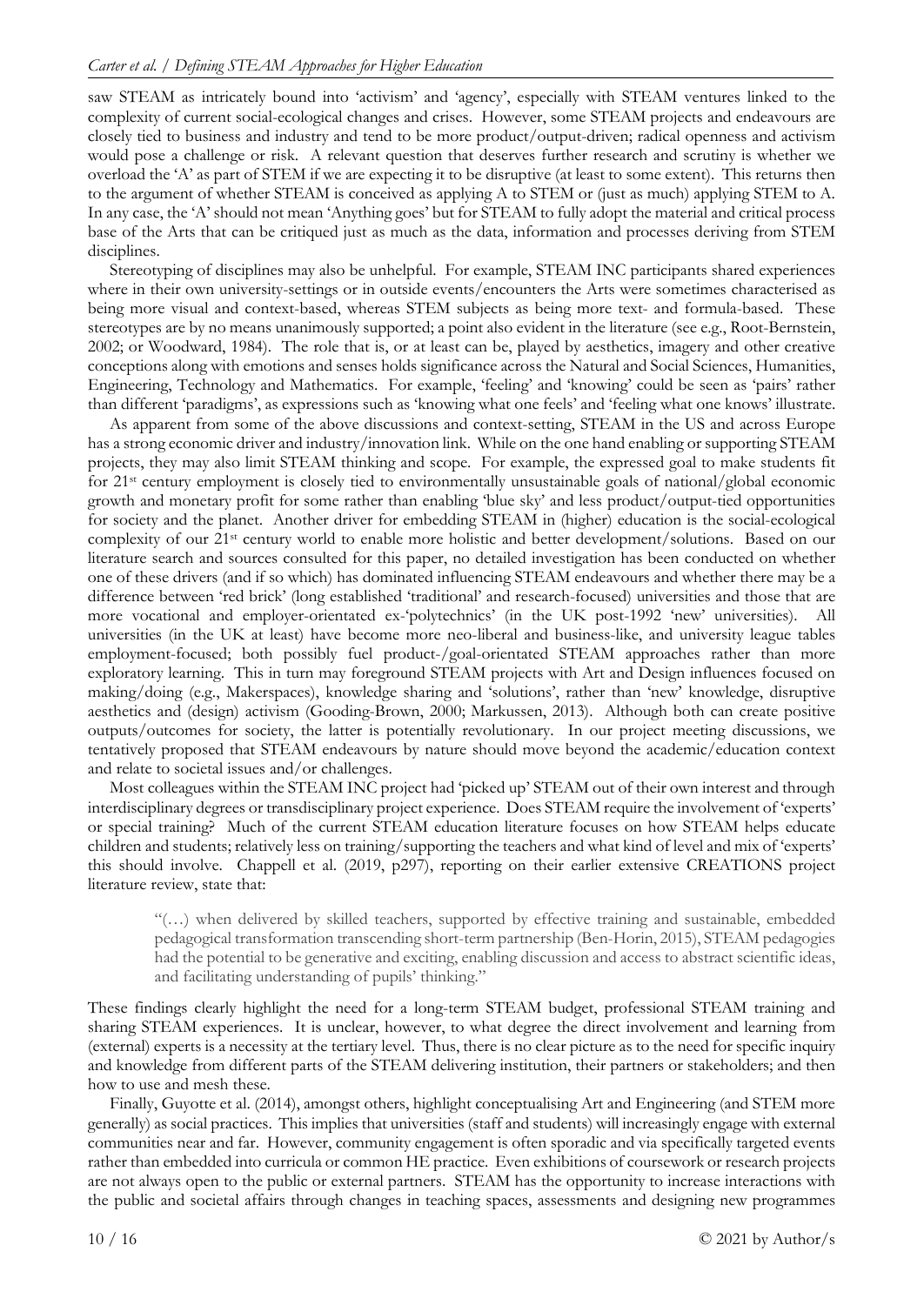and collaborative projects. This in turn will help practice-based learning, critical feedback and testing of ideas, improving cross-disciplinary and 'plain' language communication skills, increasing social-ecological awareness and sensibilities in students and staff.

# **A Working Definition of STEAM for HE**

STEAM INC's aim was to be decisive in expressing a working definition for the HE context that is inclusive but not vague in its core make-up of 'principles'. Our initial collection of what partners classed key characteristics and fundamental aspects of their STEAM work and understandings were sorted into what emerged as seven categories: Competencies – Paradigms – Motivation – Qualities & Characteristics – Process (methodologies etc.) – Mindset – Prerequisites. This then helped to structure and synthesise the initial set of definitions from the group work into one working definition, through analysing and identifying the key and most common words used (these are **bolded** in the bulleted definition below). Some terms featured under several categories (e.g., student-centred can be a paradigm but also a process). Out of these, critical thinking was the most frequently identified quality of a STEAM approach in Higher Education. However, critical thinking is not necessarily considered the core competency that in itself suffices. On the contrary, our discussions illustrated the importance of the combination of qualities and attention to the underlying paradigm(s) as key. By employing these characteristics together, STEAM creates a (mental, physical, creative) space that adds value, new perspectives and fresh thinking. Our agreed STEAM definition adopted the following format.

A Higher Education approach to STEAM (potentially) involves:

- a culture (or cultures) that puts the Arts and Sciences on an **equal** footing
- operating within a paradigm that is **process-driven**, student-centred, holistic and provides permission to fail alongside being comfortable with uncertain end-results
- being **collaborative**, diverse and delivered through safe spaces
- establishing a mindset of **radical openness**, flexibility, reflection, experimentation and **curiosity**
- generating qualities that **promote learning**, cooperation and multi-modality
- supporting practices that are transdisciplinary and emphasise **prototyping and making** whilst considering modes of assessment
- developing competencies of **critical thinking**, creativity and communication whilst investigating how these can be applied to generate solutions.

While not viewing this outcome as 'final', the partnership agreed that the working definition clearly signalled the set of baseline attributes a STEAM practitioner or process might exhibit.

# **GENERATING A TYPOLOGY OF STEAM APPROACHES**

In light of the diversity of STEAM approaches in (higher) education contexts, devising some kind of classification may help distinguish between different modes of intellectual investigation, aid curriculum planning and support the case for (group-based) trans-/interdisciplinary working. STEAM INC collected and mapped different examples of STEAM approaches in a HE setting with the intention to identify themes that link the approaches, so that routes to embedding STEAM in HE can be more easily discerned and followed. After reviewing the STEAM INC partners' approaches as a group, it was agreed that four themes could be used to best describe the scope and nature of the information collected. These were Behaviour, Cultures, Engagement, and Spaces.

**Behaviour** here means the way that a person or group of people act, particularly in relation to collaboration. **Cultures** is about the collective values, beliefs and modes of operation which are advocated by STEAM practitioners. **Engagement** concerns the processes which promote open involvement and stimulate wide interest. **Space** denotes the places from which STEAM activity is delivered; this is traditionally a kind of shared studio or working space, but increasingly (and due to the COVID-19 pandemic) virtual spaces through digital technologies and facilitating software. Within and across these categories a huge breadth and variety in time scales, spatial scales, participatory scales, outputs/creations exist. The STEAM INC Handbook (Burns et al., 2021) illustrates the application of this typology and summarises the outcome of the work under Objective 1 (section "Eliciting Points of Intersection across European HE STEAM Approaches") and outlines what STEAM in HE means and comprises.

Finally, in terms of categorisation, discussions at the Amsterdam workshop led to drawing a distinction between a 'STEAM approach' and a 'STEAM method'. In general, the former can be considered the wider expression, covering strategies, programmes, fields, and philosophies, whereas the latter relates to specific techniques. Of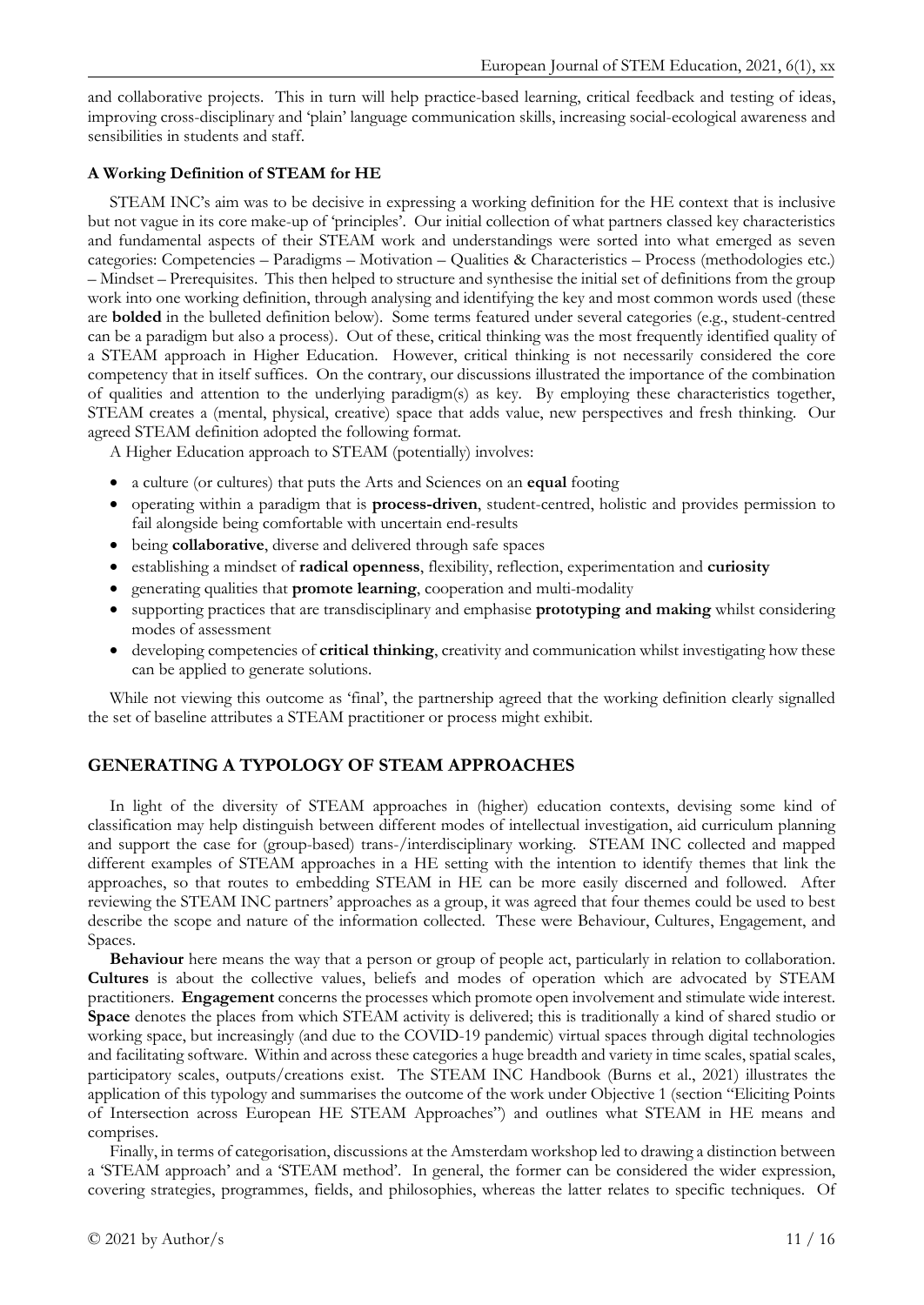course, examples exist and can be imagined where overlap occurs but the fundamental perspective in our view is that STEAM methods can be seen to sit within STEAM approaches.

# **REFLECTIONS ON IMPLEMENTATION OPPORTUNITIES AND BARRIERS**

There appear to be two predominant routes to implementing STEAM approaches within HE curricula, influenced by the persisting structural and epistemic difficulties in the integration of STEAM disciplines (see e.g., Costantino, 2017; Mejias et al., 2021). Especially, the latecomer 'A' remains ineffectively integrated with STEM. This is borne out in the two perspectives, as discussed in section "Defining STEAM", of choosing between adding A to STEM or adding STEM to A. The first route (A to STEM) consists of embedding STEAM activities, methods, processes and exercises into existing STEM curricula. This necessitates cross-faculty exchange and coordination between STEM academics to introduce STEAM approaches that have predominantly been developed within the Arts. Alternatively, or additionally, this first route of introducing STEAM approaches to STEM students can be implemented through university-wide art programmes such as those undertaken at Aalto University, Finland [\(https://www.aalto.fi/en/uwas\)](https://www.aalto.fi/en/uwas), or through the active promotion of extra-curricular engagement with STEAM.

The second route (STEM to A) sees the implementation of STEAM into HE curricula through the full development of STEAM-centric degree programmes. Current examples include the MA Art and Science at Central Saint Martins, University of the Arts London [\(https://www.arts.ac.uk/subjects/fine-art/postgraduate/ma-art](https://www.arts.ac.uk/subjects/fine-art/postgraduate/ma-art-and-science-csm)[and-science-csm\)](https://www.arts.ac.uk/subjects/fine-art/postgraduate/ma-art-and-science-csm) and the Bachelor of Creative Intelligence and Innovation at the University of Technology Sydney [\(https://www.uts.edu.au/future-students/transdisciplinary-innovation/undergraduate-courses/creative](https://www.uts.edu.au/future-students/transdisciplinary-innovation/undergraduate-courses/creative-intelligence-and-innovation)[intelligence-and-innovation\)](https://www.uts.edu.au/future-students/transdisciplinary-innovation/undergraduate-courses/creative-intelligence-and-innovation). This route focuses more on learning objectives that prioritise transdisciplinary thinking informed by art and design practices and encouraging a broad understanding of STEM, but not necessarily a deep knowledge of specific STEM disciplines.

Neither of these two existing routes is necessarily better. The establishment and running of STEAM courses and projects seem to rely on persistence by academics to experiment, gain support (amongst peers and the organisation's executives) and be creative in light of structural barriers, limited/no training, and limited resources (including lack of funding to retain STEAM-experienced staff and lack of support for longer-term programmes). Most university faculties and departments still have mono-disciplinary structures for running courses, funding and administration, with careers and research impact fast-tracked through specialisation rather than transdisciplinary working (e.g., Schuitema and Sintov, 2018). This then seems to have led to many relatively small scale and extracurricular STEAM activities rather than STEAM modules, courses and cross-faculty programmes. Many universities rely on external funding to develop STEAM expertise and collaborations. This not only brings financial uncertainty but also means that existing HE structures may be slow to adjust or transform to facilitate transdisciplinary STEAM working.

There is however, not just a structural barrier but also more deeply underlying issues relating to ontology and epistemology as expressed in different disciplines having different paradigms; and this creates barriers. Does STEAM need new paradigm(s) or is it sufficient to try and make connections between existing disciplinary paradigms? Since, STEAM tends to be modelled on transdisciplinary working (as opposed to multi-or interdisciplinary), radically open processes and meaningful longer-term STEAM collaborations across and beyond the HE sector are likely to mainstream novel ways of working and perceiving, framing and studying socialecological issues in their economic and political context. Such endeavours align closely with post-modern posthumanist transdisciplinary pedagogies. Still, with the plurality of STEAM approaches, would this create somewhat superficial STEAM identities and adapted ways of thinking but not necessarily achieve new relational ways of thinking and working? Thus, STEAM needs defining and underlying values and drivers made explicit for specific STEAM applications, advocating critical reflection on the different strands and sometimes opposing aspects, goals and approaches to STEAM.

# **CONCLUSIONS**

The STEAM INC project reviewed personal, institutional, national and international perspectives to produce a shared understanding of what STEAM in Higher Education might encompass. Our work shows that embedding STEAM approaches and methods in HE will continue to be a worthwhile endeavour. Employers are increasingly seeking the combination of creative/design and technical/scientific capabilities (Cultural Learning Alliance, 2017) nurtured by STEAM. Likewise, societies will adopt STEAM processes to solve the bigger issues and reduce a dependence on economic oriented measures of achievement. Successful STEAM approaches do not shoehorn Arts – in its widest interpretation – into STEM as a catalyst for learning and innovation (e.g., Burnard et al., 2021).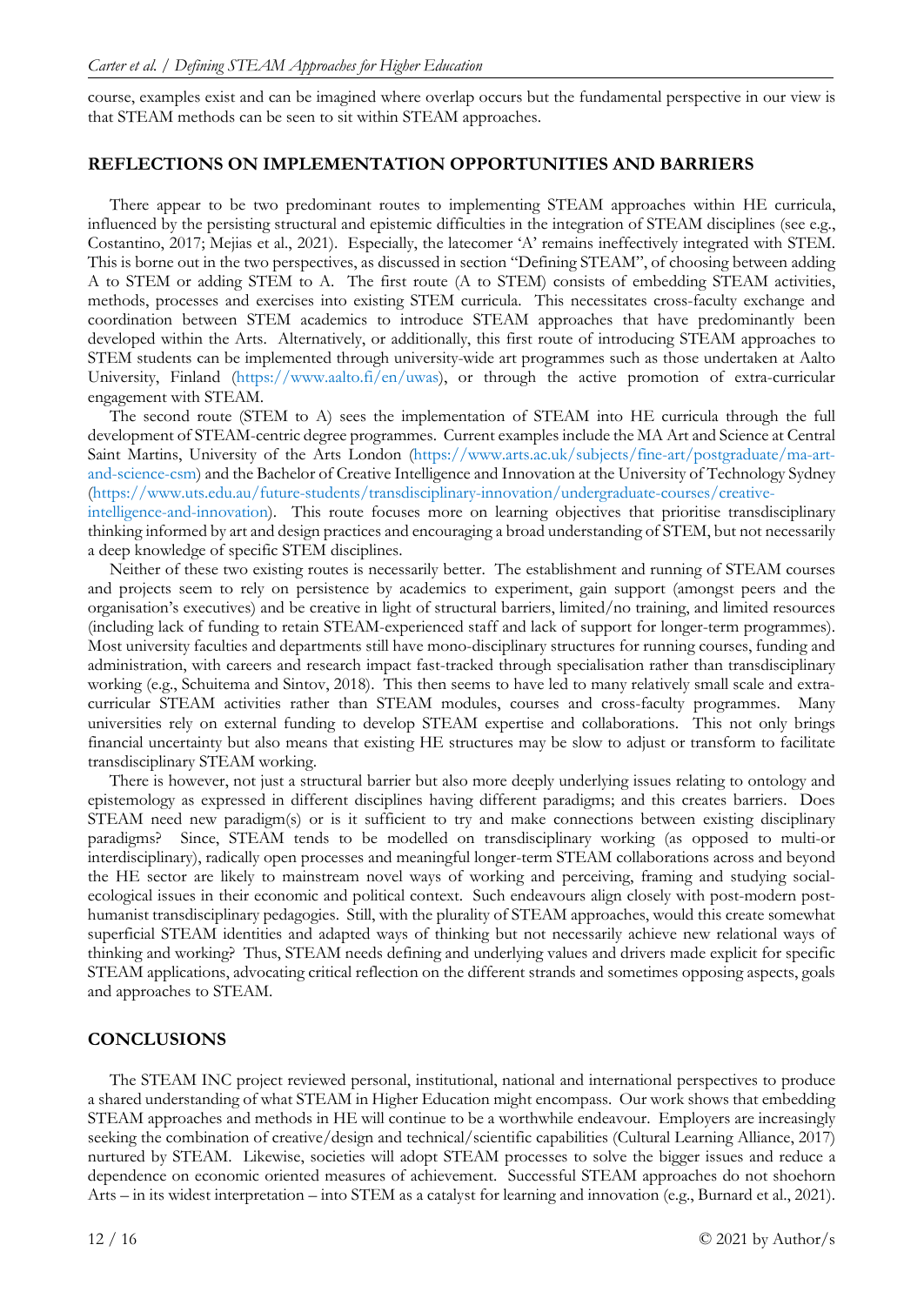On the contrary, they carefully consider the process and intended outcomes as well as the mindset and attitudes of participants. The following subsections offer some conclusions on STEAM HE challenges, barriers and opportunities using the different relevant parts of our STEAM HE definition at the start.

#### **STEAM Standards and Support**

### **"generating qualities that promote learning, cooperation and multi-modality" "flexibility, reflection, experimentation and curiosity"**

STEAM has been described as a social practice and increasing ecological awareness (e.g., Guyotte et al., 2014). It has the potential to move from a marginal pursuit or 'add-on' to facilitating a fundamental shift in the way we explore, define and frame social-ecological challenges and the way we structure and deliver education. Inspiration, guidance and reference to STEAM principles, as expressed in our working definition, can provide a useful baseline to promote holistic perspectives and avoid narrow short-term 'bandwagon' activities in the HE context.

STEAM thinking and practice has changed over time. For example, we have seen an evolution from MakerSpaces (hands-on) to more discursive, reflective and philosophical 'labs'. Artificial and virtual reality technologies have pushed explorations and practices from 2D to 3D. The use of a wider range of techniques, including 'play' have become more accepted as effective and safe ways of experimentation and embracing 'failure' as an inherent part of the experimental process and a positive driver to innovation. While many STEAM activities are still extra-curricular or only occupy a very small space within the curriculum, research and attention to STEAM has been steadily increasing, in part evident in the volume of STEAM publications and STEAM education and research programmes.

The success and impact of STEAM learning, skills and competencies may not easily be captured with existing assessment and evaluation tools. This is therefore an area that the STEAM INC project is developing to facilitate demonstrating the value of STEAM approaches and methods. Indeed, STEAM cannot be expected to happen without effort. While it does not need to be high-cost or high-tech, it does require funding, expertise and institutional support. Increasing STEAM practices will require the training of teachers/STEAM-practitioners all the way from kindergarten to tertiary education, research and professional practice. This must include a recognition of the need for artistic curiosity and endeavours as empathetic and positive life skills to enable wider, more holistic, perspectives and meaningful (and benign) endeavours. Such training and support for STEAM requires dedicated funding and expertise with long-term programmes to avoid a brain-drain.

The focus on future and emerging technologies / the digital revolution, while on the surface exciting, may become a red herring and trap (as pressure over natural resources increase, environmental impacts escalate and negatively impact on societies – especially affecting those less well-off). Interestingly, some STEAM projects have explicitly focused on inclusion and reaching out to minorities, underrepresented or disadvantaged groups (e.g., Claville et al., 2019; Pollock et al., 2017) and international students (e.g., de la Garza, 2019).

#### **Drivers and Modes of Investigation**

# **"a culture (or cultures) that puts the Arts and Sciences on an equal footing"**

# **"establishing a mindset of radical openness"**

# **"developing competencies of critical thinking, creativity and communication whilst investigating how these can be applied to generate solutions"**

The diverse drivers of STEAM can cause some tensions. Putting the Arts and STEM subjects on an equal footing and not seeing either as subservient to the other has emerged as an important point in STEAM INC discussions. STEAM is a holistic venture, which challenges participants to engage cognitively, emotionally and imaginatively in diverse and new ways. The 'Flow' and 'Act' analogy (in the "General STEAM Characteristics" section) highlights the importance of connecting to our inner self, being intuitive and developing faculties from within rather than being brainwashed; being critical and creative in knowledge acquisition (rather than formal education driving out creativity and intuition). Creativity can help identify problems (open eyes) and solve problems (make a change).

Whatever mode of intellectual, experiential or emotional investigation, STEAM requires being radically open and reflective. In transdisciplinary working, attention to language is key; communicating in a way that is inclusive and accessible, open to discussion and being challenged, ready to explain and clarify. Desired outcomes and suitable processes may need negotiation and adaptation to suit specific endeavours and participants.

#### **Curriculum Planning (and Beyond)**

#### **"operating within a paradigm that is process-driven, student-centred, holistic and provides permission to fail alongside being comfortable with uncertain end-results"**

**"being collaborative, diverse and delivered through safe spaces"**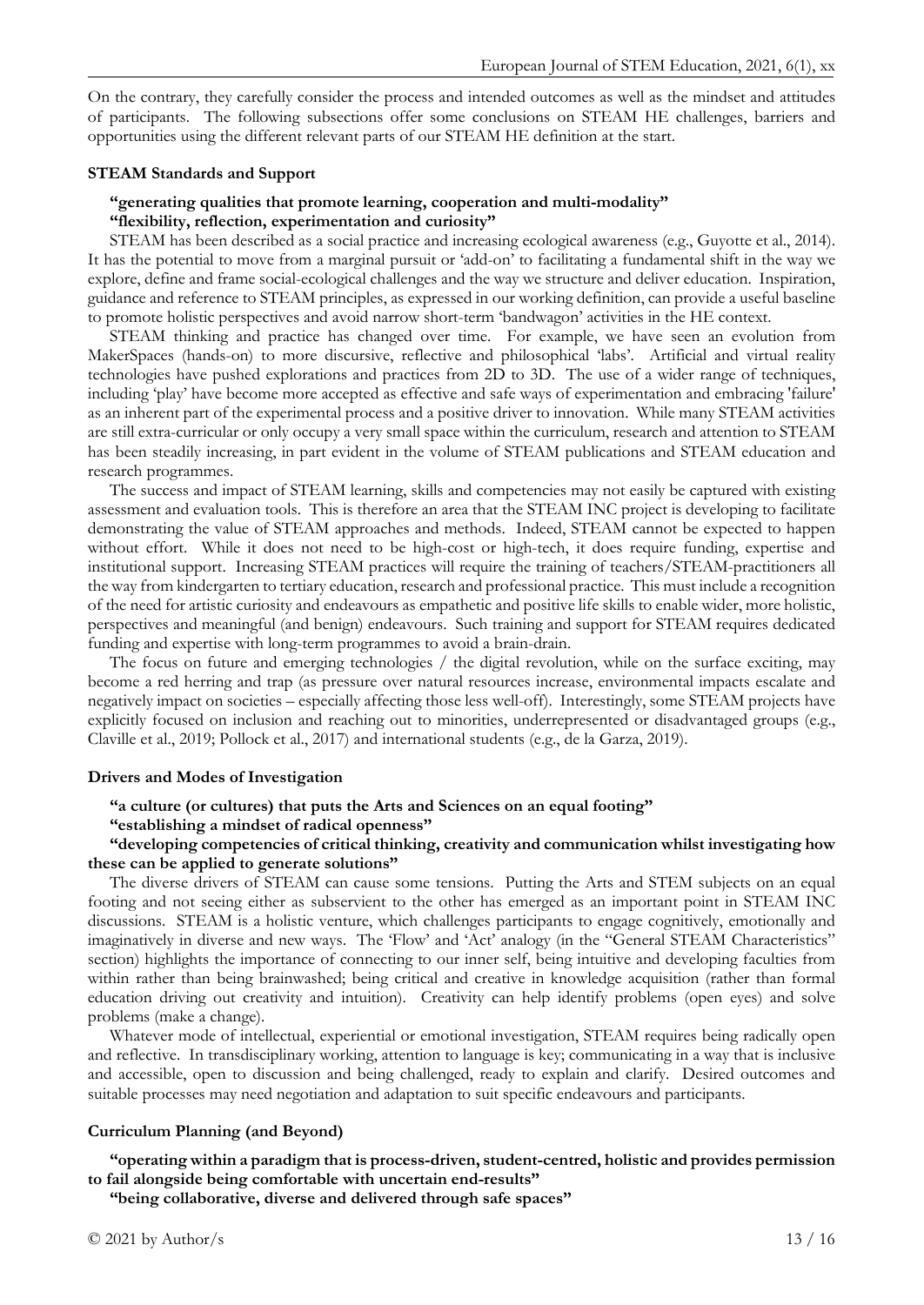Student-centred learning has become the aspirational norm, and is done in many different ways. While problem-centred and collaborative approaches are not new, how to design and facilitate these effectively is the decisive factor. Students need to feel safe to share progress, explore options, without fear of 'looking stupid' or failing in front of peers and tutors. Some STEAM scholars also emphasise the need to move from being problemcentred to being process-focused that allows exploratory, aesthetic and accidental elements (e.g., Pollock et al., 2017). This relates to the issue of opening up what the actual (underlying) problems are and can facilitate breaking out of technological and policy path 'lock-ins' to explore more promising and sustainable futures. Also, STEAM can open up a wider set of styles of learning (e.g., performing or visual Arts for Mathematics and Sciences) and knowledge sharing by both tutors and students. Authentic, real world tasks can lead to deeper understandings within and beyond assignment/project tasks. The STEAM INC Handbook provides some insights into the wide range of long, short, simple, complex approaches that have already been developed and tested in the European HE context.

#### **The Case for Transdisciplinarity**

#### **"supporting practices that are transdisciplinary and emphasise prototyping and making whilst considering modes of assessment"**

Transdisciplinary working includes a range of disciplines within and outside education settings, encompassing research, policy and practice perspectives to explore issues and address challenges. In STEAM, the Arts are sometimes used as a handmaiden to STEM, but is best involved in its own right as well as in rediscovering the Arts-based qualities in other disciplines or indigenous cultural thinking and learning (e.g., holistic rather than reductionist; critical rather than narrow theories; e.g., de la Garza, 2019). We have outlined and discussed enabling factors and tensions for transdisciplinary STEAM working and these need addressing through changes in HE policies, structures, administration and individuals' mindset. Including more practice and collaborative processbased learning and assessments such as advocated in 'flipped curriculum' activities are a good starting point. However, for STEAM to truly take roots and become embedded across the HE sector, faculty and course structures may have to open up to allow more pick and mix choices and more diverse assignments that reflect STEAM qualities as described in our working definition and foster STEAM competencies and skills as outlined in **Table 3**.

Lastly, in response to 'What is STEAM and what does it mean for HE?' we do not claim full consensus and our working definition is certainly open to being contested. However, we are sure that STEAM should be challenging and pull people out of their comfort zone.

#### **ACKNOWLEDGEMENTS**

This paper has been informed by the varied formal presentations, working sessions and informal discussions and exchanges that took place writing the project proposal and then delivering the project. A big thank you to all STEAM INC participants as listed in **Table 1** and the following: Andre Nusselder, Jean O'Shea, Caroline Singh Belmar.

### **REFERENCES**

- Allina, B. (2018). The development of STEAM educational policy to promote student creativity and social empowerment. *Arts Education Policy Review*, 119(2), 77-87.<https://doi.org/10.1080/10632913.2017.1296392>
- Anonymous (2016). STEM vs. STEAM: How the sciences and arts are coming together to drive innovation. *The Independent*, 26 May 2016. [https://www.independent.co.uk/student/student-life/studies/stem-vs-steam-how](https://www.independent.co.uk/student/student-life/studies/stem-vs-steam-how-sciences-and-arts-are-coming-together-drive-innovation-a7047936.html)[sciences-and-arts-are-coming-together-drive-innovation-a7047936.html](https://www.independent.co.uk/student/student-life/studies/stem-vs-steam-how-sciences-and-arts-are-coming-together-drive-innovation-a7047936.html)
- Barrett, E. and Bolt, B. (eds) (2019). *Material Inventions: Applying Creative Arts Research*. <https://doi.org/10.5040/9780755603695>
- Barrett, E. and Bolt, B. (eds) (2010). *Practice as Research: Approaches to Creative Arts Enquiry*. London: Tauris.
- Bequette, J. and Bequette, M. B. (2012). A place for art and design education in the STEM conversation. *Art Education,* 65(2), 40-47. <https://doi.org/10.1080/00043125.2012.11519167>
- Berthoin Antal, A. and Debucquet, G. (2019). Artistic Interventions in Organizations as Intercultural Relational Spaces for Identity Development, in M. A. Peters and S. M. Weber (eds.), *Organization and Newness: Discourses and Ecologies of Innovation in the Creative University* (pp 149-166). Brill, Leiden. [https://doi.org/10.1163/9789004394827\\_012](https://doi.org/10.1163/9789004394827_012)
- Bertrand, M. G. and Namukasa, I. K. (2020). STEAM education: student learning and transferable skills. *Journal of Research in Innovative Teaching & Learning*, 13(1), 43-56. <https://doi.org/10.1108/JRIT-01-2020-0003>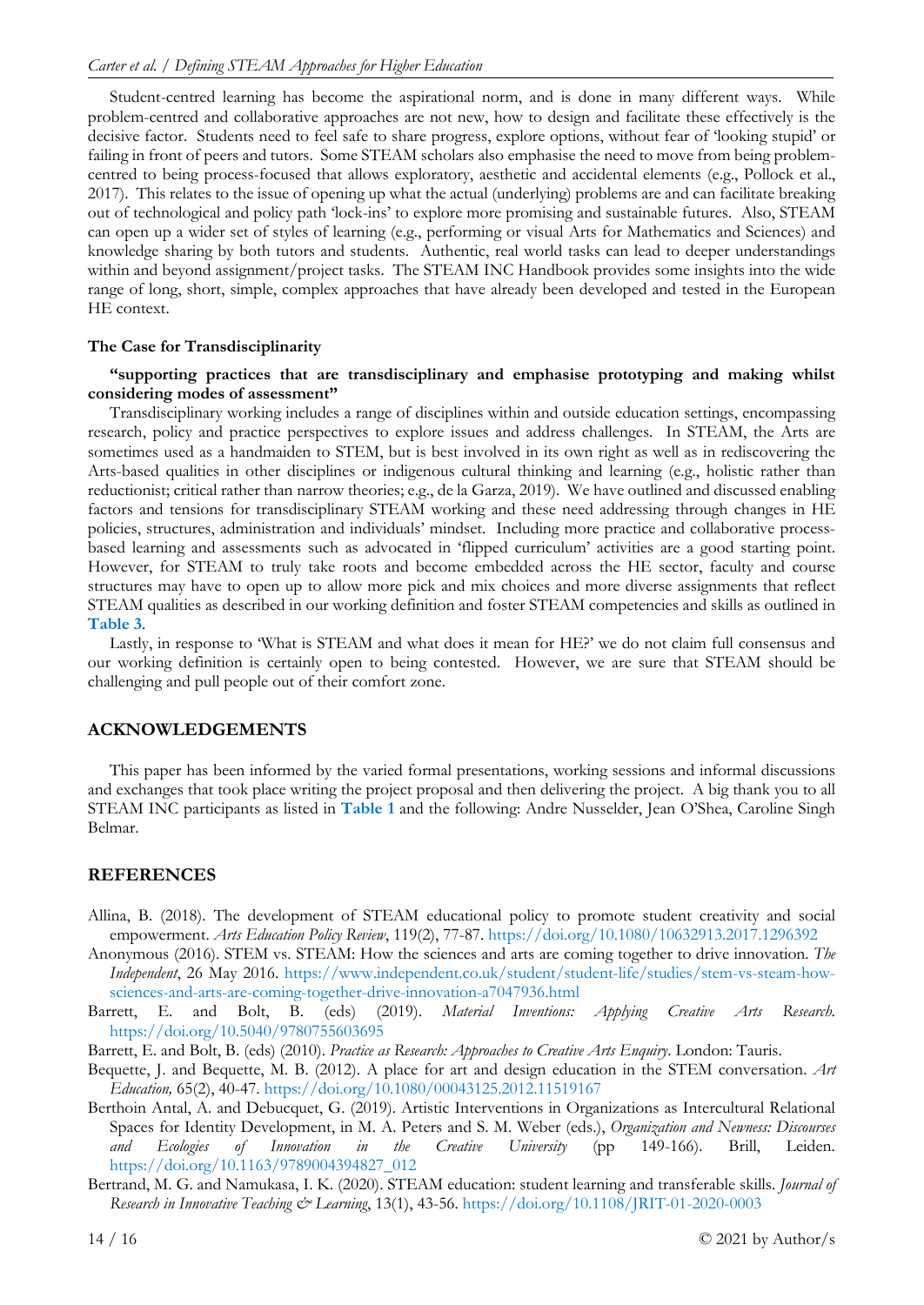- Billiar, K., Hubelnamk, J., Oliva, T. and Camesano, T. (2014). Teaching STEM by Design. *Advances in Engineering Education*, 4(1), 1-21.
- Burnard, P., Colucci-Gray, L. and Sinha, P. (2021). Transdisciplinarity: letting arts and science teach together. *Curriculum Perspectives*, 41 (April), 113-118. <https://doi.org/10.1007/s41297-020-00128-y>
- Burnard, P., Sinha, P., Steyn, C., Fenyvesi, K., Brownell, C., Werner, O. and Lavisza, Z. (2020). Reconfiguring STEAM through material enactments of mathematics and arts: A diffractive reading of young people's interdisciplinary math-artworks, in P. Burnard and L. Colucci-Gray (eds.), *Why Science and Arts Creativities Matter: (Re-)configuring STEAM for future-making education* (pp 171-200). Leiden, The Netherlands: Brill Publishing. [https://doi.org/10.1163/9789004421585\\_012](https://doi.org/10.1163/9789004421585_012)
- Burns, K., Cahill-Jones, T., Carter, C. Stint, C. and Veart, L. (eds) (2021). *STEAM Approaches Handbook*. Birmingham: STEAM INC Project, Birmingham City University.
- Catterall, L. G. (2017). A Brief History of STEM and STEAM from an Inadvertent Insider. *The STEAM Journal*, 3(1), Article 5.<https://doi.org/10.5642/steam.20170301.05>
- Chappell, K. Hetherington, L., Ruck Keene, H., Wren, H., Alexopoulos, A., Ben-Horin, O., Nikolopoulos, K., Robberstad, J., Sotiriou, S. and Bogner, F. X. (2019). Dialogue and materiality/embodiment in science|arts creative pedagogy: their role and manifestation. *Thinking Skills and Creativity*, 31, 296-322. <https://doi.org/10.1016/j.tsc.2018.12.008>
- Clark, B. and Button, C. (2011). Sustainability transdisciplinary education model: interface of arts, science, and community (STEM). *International Journal of Sustainability in Higher Education*, 12(1), 41-54. <https://doi.org/10.1108/14676371111098294>
- Claville, M. O. F., Babu, S., Parker, B. C., Hill, E. V., Claville, E. W. and Penn-Marshall, M. (2019). NanoHU: A successful collaborative STEM model preparing African Americans for engagement in Nanoscience, Laying the foundation for transformative, institutional STEAM engagement. *Broadening Participation in STEM* (*Diversity in Higher Education) 22*, Emerald Publishing Limited, Bingley (pp 107-128). [https://doi.org/10.1108/S1479-](https://doi.org/10.1108/S1479-364420190000022005) [364420190000022005](https://doi.org/10.1108/S1479-364420190000022005)
- Colucci-Gray, L. (2020). Developing an ecological view through STEAM pedagogies in Science education, in L. Colucci-Gray and P. Burnard (eds.), *Why Science and Art Creativities Matter: (Re-)Configuring STEAM for Futuremaking Education* (Vol. 18). (Critical issues in the future of learning and teaching). Leiden, The Netherlands: Brill Publishing.
- Colucci-Gray, L., Burnard, P., Cooke, C., Davies, R., Trowsdale, J. and Gray, D. (2017). *Reviewing the potential and challenges of developing STEAM education through creative pedagogies for 21st learning: How can school curricula be broadened towards a more responsive, dynamic, and inclusive form of education?* London, U.K.: British Educational Research Association.
- Colucci-Gray, L., Burnard, P., Gray, D. and Cooke, C. (2019). A Critical Review of STEAM (Science, Technology, Engineering, Arts, and Mathematics), in P. Thomson (ed.), *Oxford Research Encyclopedia of Education* (Online chapter pp. 1-22). Oxford University Press.<https://doi.org/10.1093/acrefore/9780190264093.013.398>
- Conradty, C. and Bogner F. X. (2018). From STEM to STEAM: How to Monitor Creativity. *Creativity Research Journal*, 30(3), 233-240.<https://doi.org/10.1080/10400419.2018.1488195>
- Costantino, T. (2018). STEAM by another name: Transdisciplinary practice in art and design education. *Arts Education Policy Review*, 119(2), 100-106. <https://doi.org/10.1080/10632913.2017.1292973>
- Cultural Learning Alliance. (2017). Why STEM can only take us so far. *STEAM Briefing*, 26 October 2017. London, U.K.: Cultural Learning Alliance and Nesta.
- Danvers, J. (2003). Towards a Radical Pedagogy: Provisional Notes on Learning and Teaching in Art & Design. *International Journal of Art & Design Education*, 22(1), 47–57.<https://doi.org/10.1111/1468-5949.00338>
- De Fay, C. R. (2005). Art, enterprise, and collaboration: Richard Serra, Robert Irwin, James Turrell, and Claes Oldenburg at the Art and Technology Program of the Los Angeles County Museum of Art, 1967–1971. University of Michigan.
- De la Garza, A. (2019) Internationalizing the curriculum for STEAM (STEM + Arts and Humanities): From intercultural competence to cultural humility. *Journal of Studies of International Education,* 25(2), 123-135. <https://doi.org/10.1177/1028315319888468>
- Drozd, A. L., Smith, R. L., Kostelec, D. J., Fallacaro Smith, M., Kelahan, G., Group, M., Drozd, E. M. and Bertrand, J. (2017). Rebuilding smart and diverse communities of interest through STEAM immersion learning, in 2017 IEEE Integrated STEM Conference (ISEC) (pp. 162-167). <https://doi.org/10.1109/ISECon.2017.7910235>

Gardner, H. (1993). *Multiple Intelligences: The Theory in Practice*. New York: Basic Books.

Girão, L. M., Stratford, A. and Hemment, D. (2018). *Methodology for Integrating ICT and Art*. Brussels: European Commission.